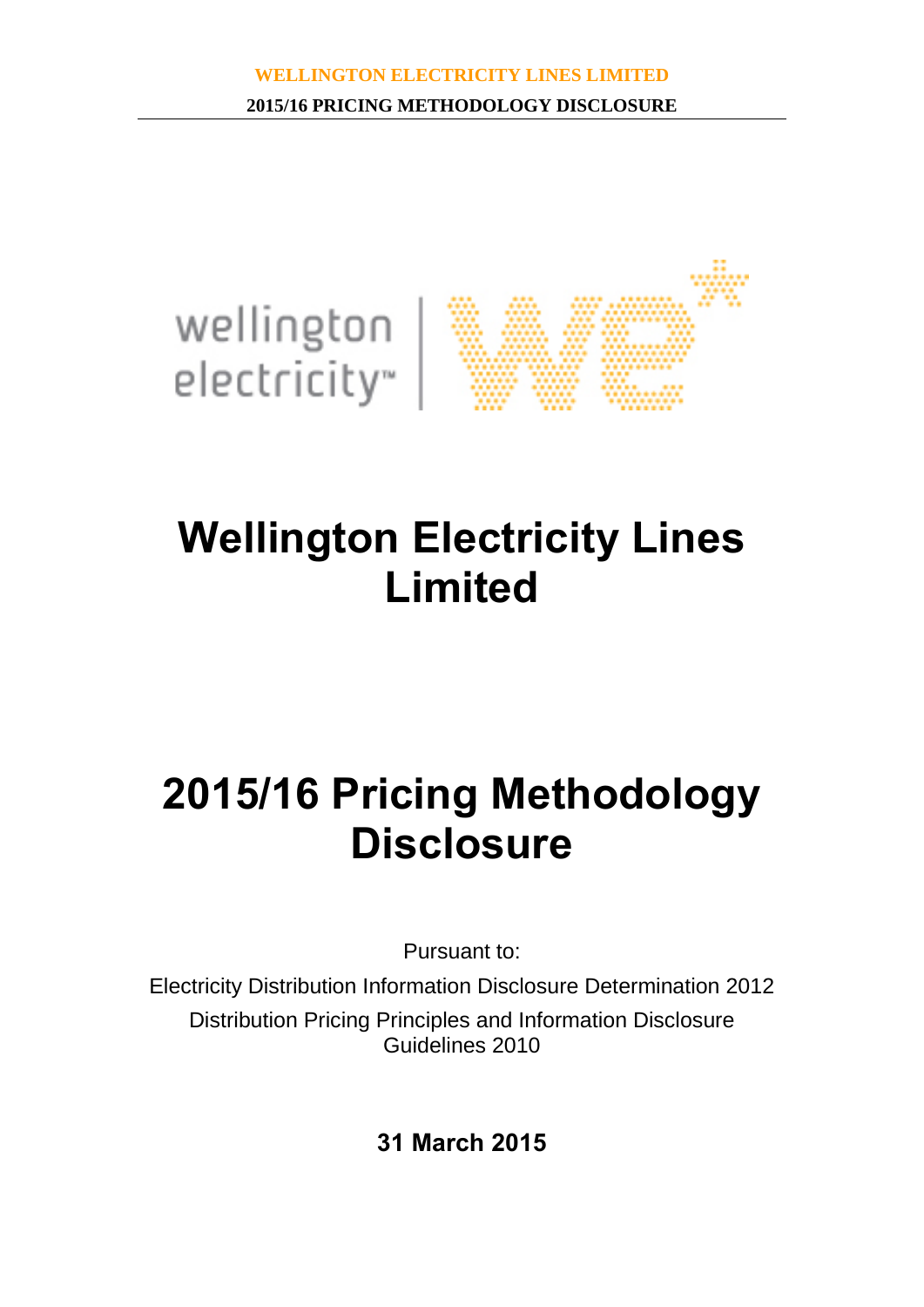# **2015/16 PRICING METHODOLOGY DISCLOSURE**

# **Shortened forms**

| <b>Abbreviation</b>                 | <b>Definition or description</b>                                                                                                                                                                                                                                               |
|-------------------------------------|--------------------------------------------------------------------------------------------------------------------------------------------------------------------------------------------------------------------------------------------------------------------------------|
| 2015/16<br>Disclosure of<br>Prices  | Wellington Electricity Lines Limited's 2015/16 Disclosure of<br>Prices                                                                                                                                                                                                         |
| Capacity                            | The amount of energy that a part of the network is able to carry                                                                                                                                                                                                               |
| Commission                          | New Zealand Commerce Commission (NZCC)                                                                                                                                                                                                                                         |
| Consumer                            | A person that consumes or acquired electricity lines services                                                                                                                                                                                                                  |
| Consumer<br>Group                   | The category of consumer used by the EDB for the purpose of<br>setting prices                                                                                                                                                                                                  |
| <b>Controlled Load</b>              | The Distributor controls the hours in which electricity supply is<br>made available                                                                                                                                                                                            |
| <b>CPI</b>                          | <b>Consumer Price Index</b>                                                                                                                                                                                                                                                    |
| CPI-X                               | CPI minus $X$ is a common form of price regulation which permits<br>annual price increases (or decreases) in real terms based on a pre-<br>determined $X$ value <sup>1</sup>                                                                                                   |
| Demand                              | Energy consumption at a point in time                                                                                                                                                                                                                                          |
| Distributed<br>generator            | Any person who owns or operates equipment that is connected to<br>Wellington Electricity Lines Limited's distribution network,<br>including through a consumer installation, and is capable of<br>injecting electricity into Wellington Electricity Lines Limited's<br>network |
| <b>DPP</b><br>Determination<br>2015 | Decision No. NZCC 33, Electricity Distribution Services Default<br>Price-Quality Path Determination 2015                                                                                                                                                                       |
| <b>EDB</b>                          | <b>Electricity Distribution Business</b>                                                                                                                                                                                                                                       |
| Electricity<br>Authority            | The Electricity Authority or, as appropriate, its predecessor the<br><b>Electricity Commission</b>                                                                                                                                                                             |
| Electricity<br><b>Network</b>       | Is the electricity distribution network owned by Wellington<br>Electricity Lines Limited for the conveyance of electricity. The<br>distribution network includes but is not limited to the substations,<br>lines, poles, transformers, circuit breakers, switchgear, cabling,  |

<sup>&</sup>lt;sup>1</sup> Refer section 8.2, "Electricity Distribution Services Default Price-Quality Path Determination 2015", 28 November, 2014.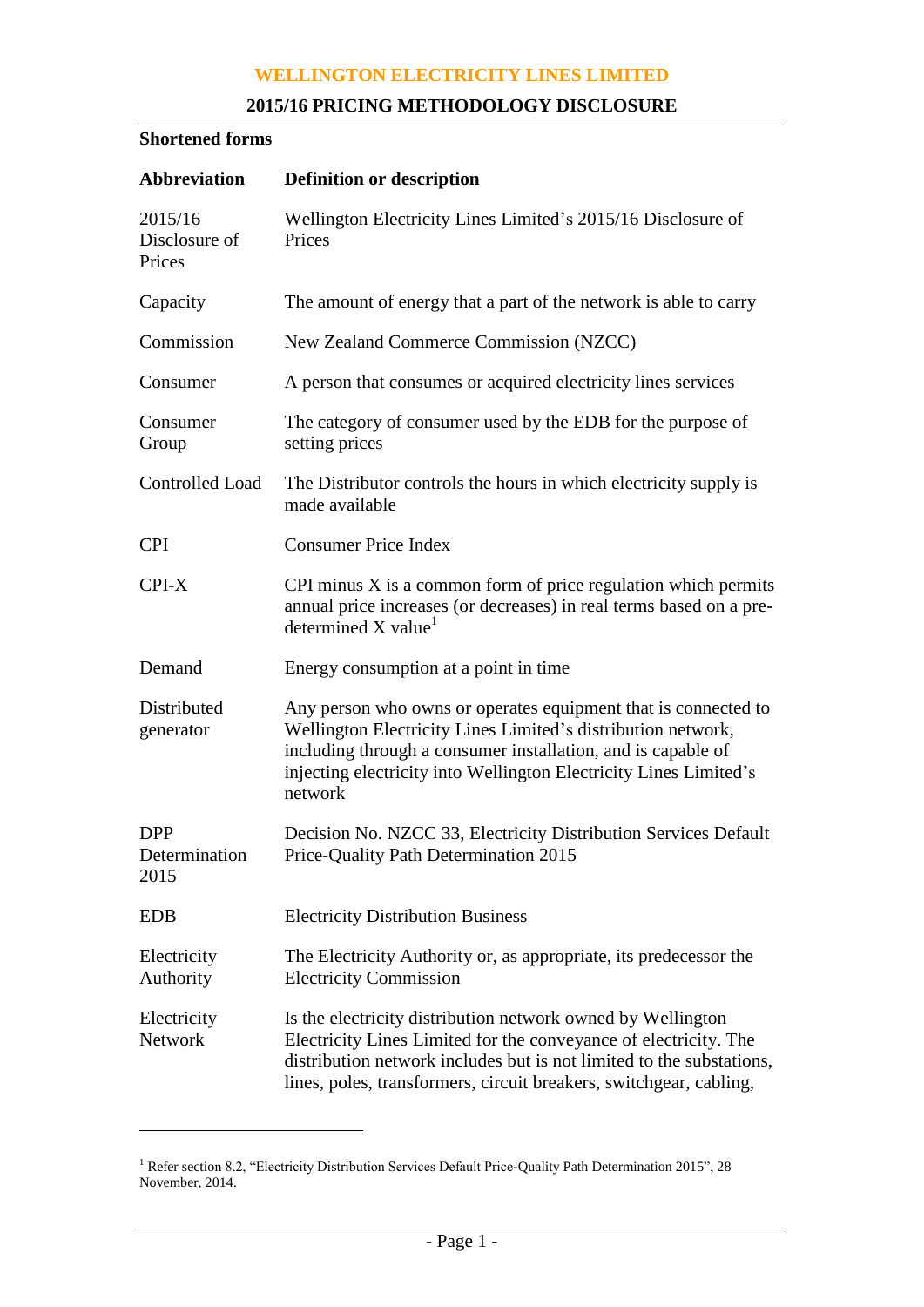# **2015/16 PRICING METHODOLOGY DISCLOSURE**

| <b>Abbreviation</b>                  | <b>Definition or description</b>                                                                                                                                                                                                     |
|--------------------------------------|--------------------------------------------------------------------------------------------------------------------------------------------------------------------------------------------------------------------------------------|
|                                      | associated fittings, and other fittings, fixtures, control and<br>operations equipment and facilities, fuses and isolating devices                                                                                                   |
| <b>GXP</b>                           | A Transpower grid exit point                                                                                                                                                                                                         |
| <b>HV</b>                            | High Voltage – equipment or supplies at voltages of 11kV, 22kV<br>or 33kV                                                                                                                                                            |
| ID<br>Determination<br>2012          | Decision No. NZCC 22, Electricity Distribution Disclosure<br>Determination 2012, 1 October 2012                                                                                                                                      |
| ID<br>2010                           | Guidelines Electricity Authority's, Distribution Pricing Principles and<br>Information Disclosure Guidelines, February 2010                                                                                                          |
| <b>IM</b><br>Determination<br>2012   | Decision No. NZCC26 Electricity Distribution Services Input<br>Methodologies Determination 2012                                                                                                                                      |
|                                      | LFC Regulations Electricity (Low Fixed Charge Tariff Option for Domestic<br><b>Consumers</b> ) Regulation 2004                                                                                                                       |
| <b>LRMC</b>                          | Long Run Marginal Costs                                                                                                                                                                                                              |
| LV                                   | Low Voltage – equipment or supply at a voltage of $220$ V single<br>phase or 415 V three phase                                                                                                                                       |
| <b>MAR</b>                           | Maximum Allowable Revenue                                                                                                                                                                                                            |
| <b>Network</b>                       | Means Wellington Electricity Lines Limited's Electricity Network                                                                                                                                                                     |
| Point of<br>Connection               | A point at which a consumer's fittings interconnect with the<br>Network as described by diagrams <sup>2</sup> as used from time to time by<br><b>Wellington Electricity Lines Limited</b>                                            |
| <b>Power Factor</b><br>(PF)          | A measure of the ratio of real power to total power of a load. The<br>relationship between real, reactive and total power is as follows:<br>$PF = Real Power (kW) / Total Power (kVA)$<br>Total Power (kVA = $(kW^2 + kVAr^2)^{0.5}$ |
| Pricing<br>Methodology<br>Disclosure | Wellington Electricity Lines Limited's Pricing Methodology<br><b>Disclosure Document</b>                                                                                                                                             |
| <b>WELL</b>                          | <b>Wellington Electricity Lines Limited</b>                                                                                                                                                                                          |

<sup>&</sup>lt;sup>2</sup> Regional diagrams can be found in section 2.9 of "Electricity Network Pricing Schedule, Module 15"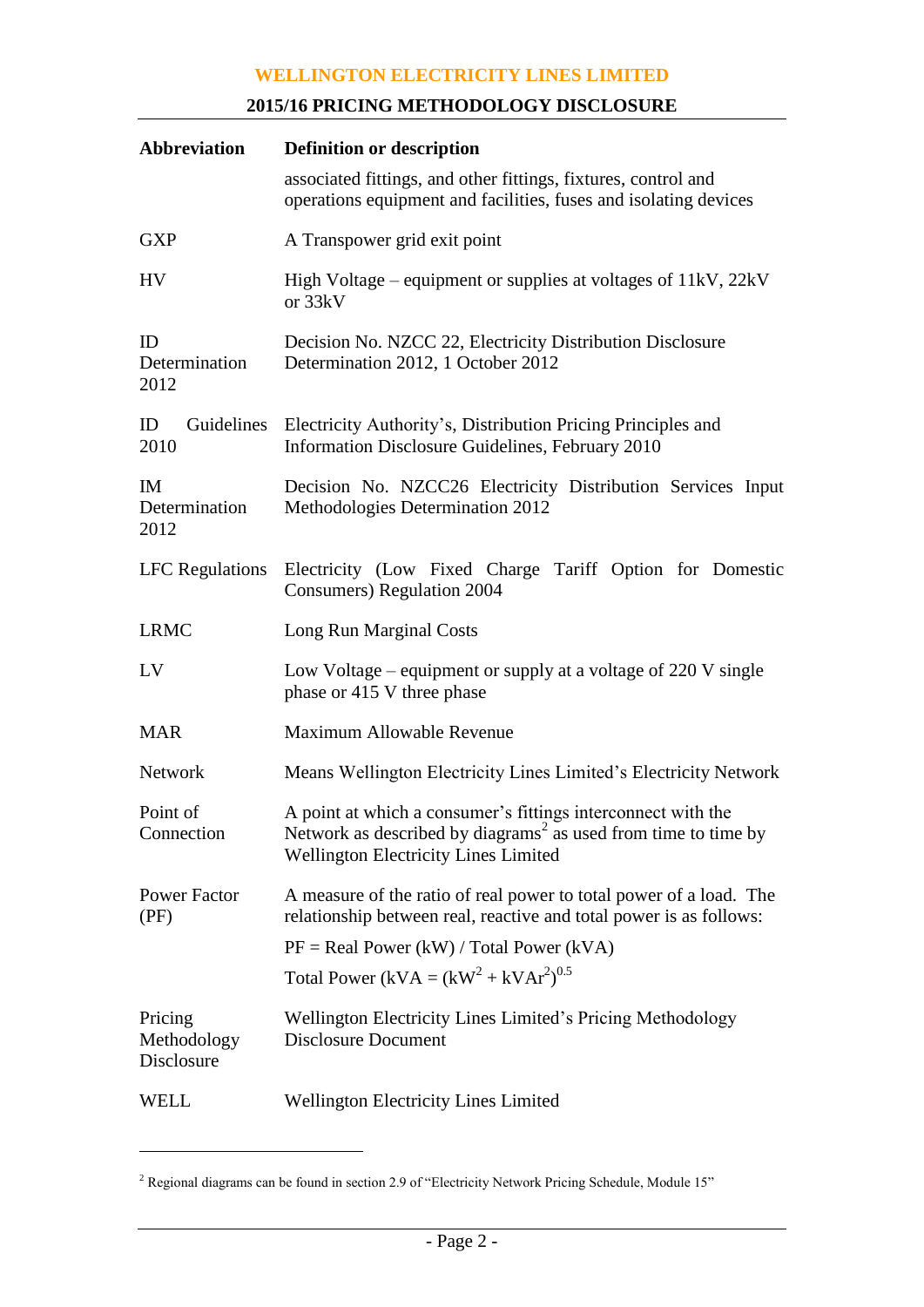# 2015/16 PRICING METHODOLOGY DISCLOSURE

# **Contents**

| 1                       |     |                                                               |
|-------------------------|-----|---------------------------------------------------------------|
|                         | 1.1 |                                                               |
|                         | 1.2 |                                                               |
| $\mathbf{2}$            |     |                                                               |
|                         | 2.1 |                                                               |
|                         | 2.2 |                                                               |
|                         | 2.3 |                                                               |
|                         | 2.4 | Obligations and responsibilities to consumers on Non Standard |
|                         | 2.5 |                                                               |
| 3                       |     |                                                               |
| $\overline{\mathbf{4}}$ |     |                                                               |
| 5                       |     |                                                               |
|                         | 5.1 |                                                               |
|                         | 5.2 |                                                               |
|                         | 5.3 |                                                               |
|                         | 5.4 |                                                               |
|                         | 5.5 |                                                               |
|                         | 5.6 |                                                               |
| 6                       |     |                                                               |
| 7                       |     |                                                               |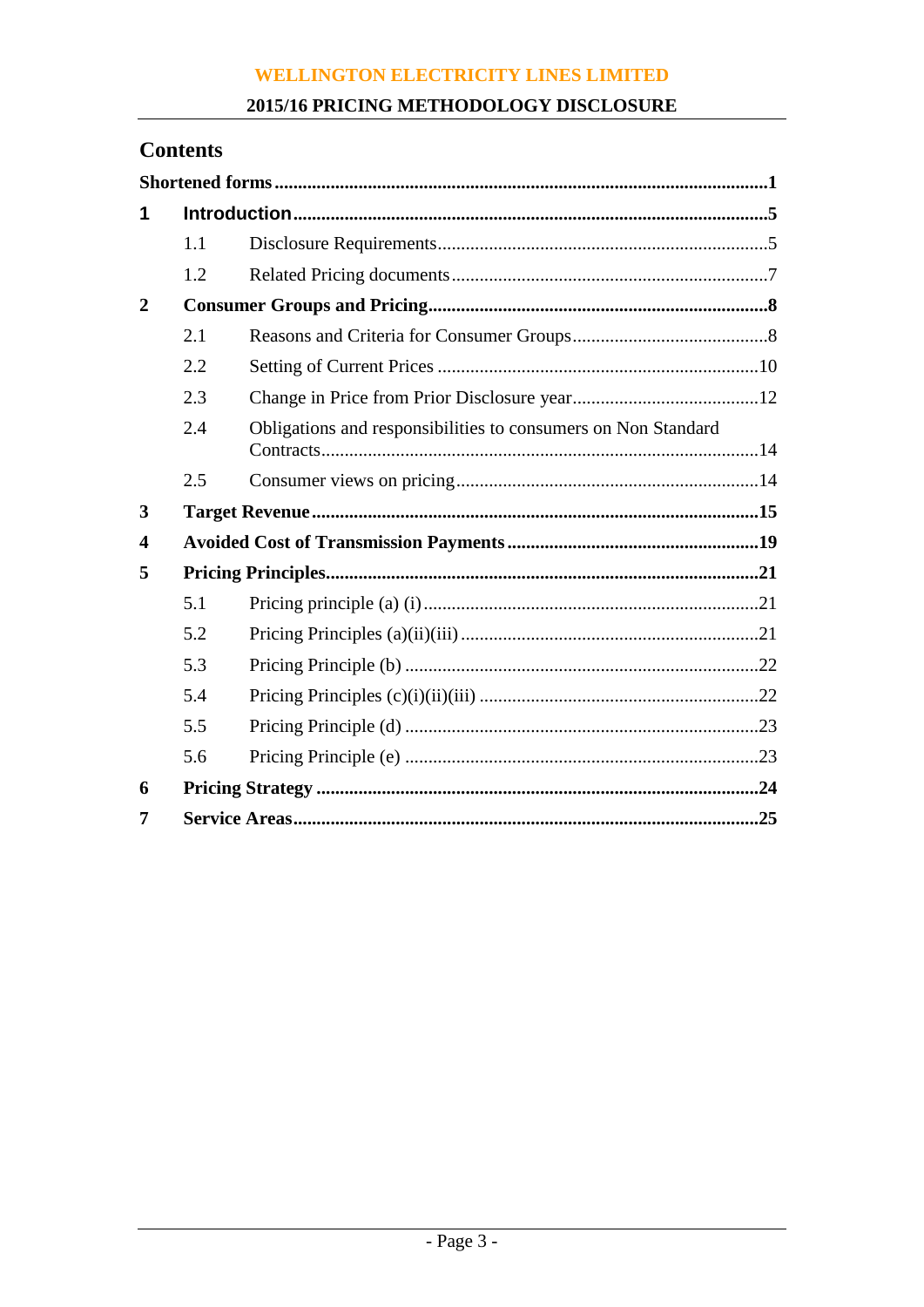# **2015/16 PRICING METHODOLOGY DISCLOSURE**

# **List of tables**

| Table 6 – Key cost components to cover provision of electricity line services15 |  |
|---------------------------------------------------------------------------------|--|
|                                                                                 |  |
|                                                                                 |  |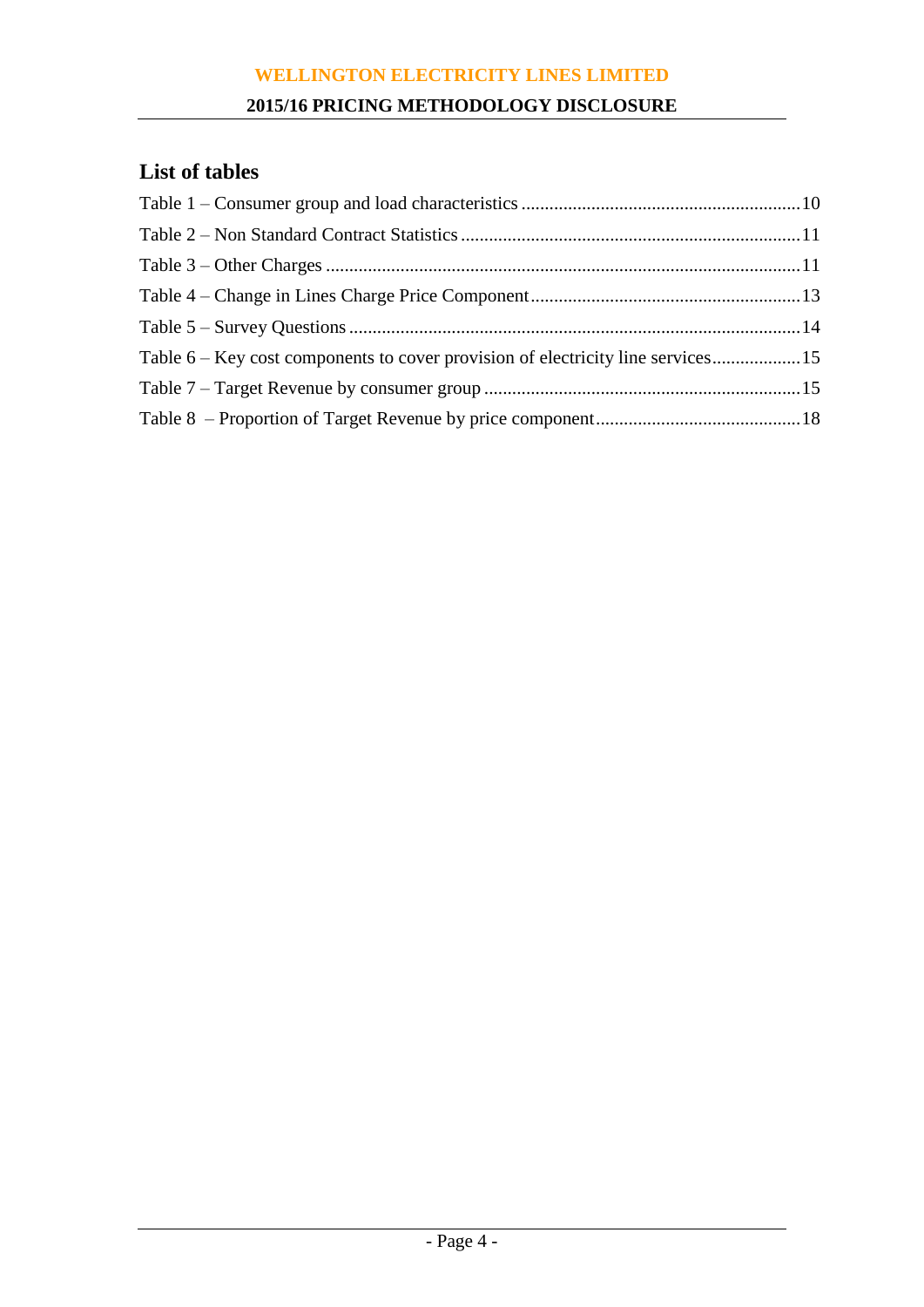# **1 Introduction**

This document describes WELL's pricing methodology for the 2015/16 disclosure year commencing 1 April 2015. This document has been prepared in accordance with clause 2.4 of the ID Determination 2012 and demonstrates consistency with the ID Guidelines 2010.

# **1.1 Disclosure Requirements**

WELL is a supplier of electricity distribution lines services and is regulated by:

- The Commerce Commission under Part 4 of the Commerce Act 1986; and
- The Electricity Authority under the Electricity Industry Act 2010.

Part 4 of the Commerce Act 1986 states that all suppliers of electricity lines services are subject to information disclosure regulation by the Commerce Commission.<sup>3</sup> The purpose of information disclosure regulation is to ensure that sufficient information is readily available to interested persons to assess whether the purpose of Part 4 is being met.<sup>4</sup>

The Commerce Commission's ID Determination 2012 specifies that each EDB must publicly disclose its pricing methodology before the start of each disclosure year commencing 1 April.

Additionally, the Electricity Authority's ID Guidelines 2010 set out voluntary principles and guidelines for information disclosure relating to EDBs pricing methodologies.

The requirements of clause 2.4 of the ID Determination 2012 are as follows:

Disclosure of pricing methodologies

- 2.4.1 Every EDB must publicly disclose, before the start of each disclosure year, a pricing methodology which-
	- (1) Describes the methodology, in accordance with clause 2.4.3 below, used to calculate the prices payable or to be payable;
	- (2) Describes any changes in prices and target revenues;
	- (3) Explains, in accordance with clause 2.4.5 below, the approach taken with respect to pricing in non-standard contracts and distributed generation (if any);
	- (4) Explains whether, and if so how, the EDB has sought the views of consumers, including their expectations in terms of price and quality, and reflected those views in calculating the prices payable or to be payable. If the EDB has not sought the views of consumers, the reasons for not doing so must be disclosed.

<sup>3</sup> Section 54F of the *Commerce Act 1986*

<sup>4</sup> Section53A of the *Commerce Act 1986*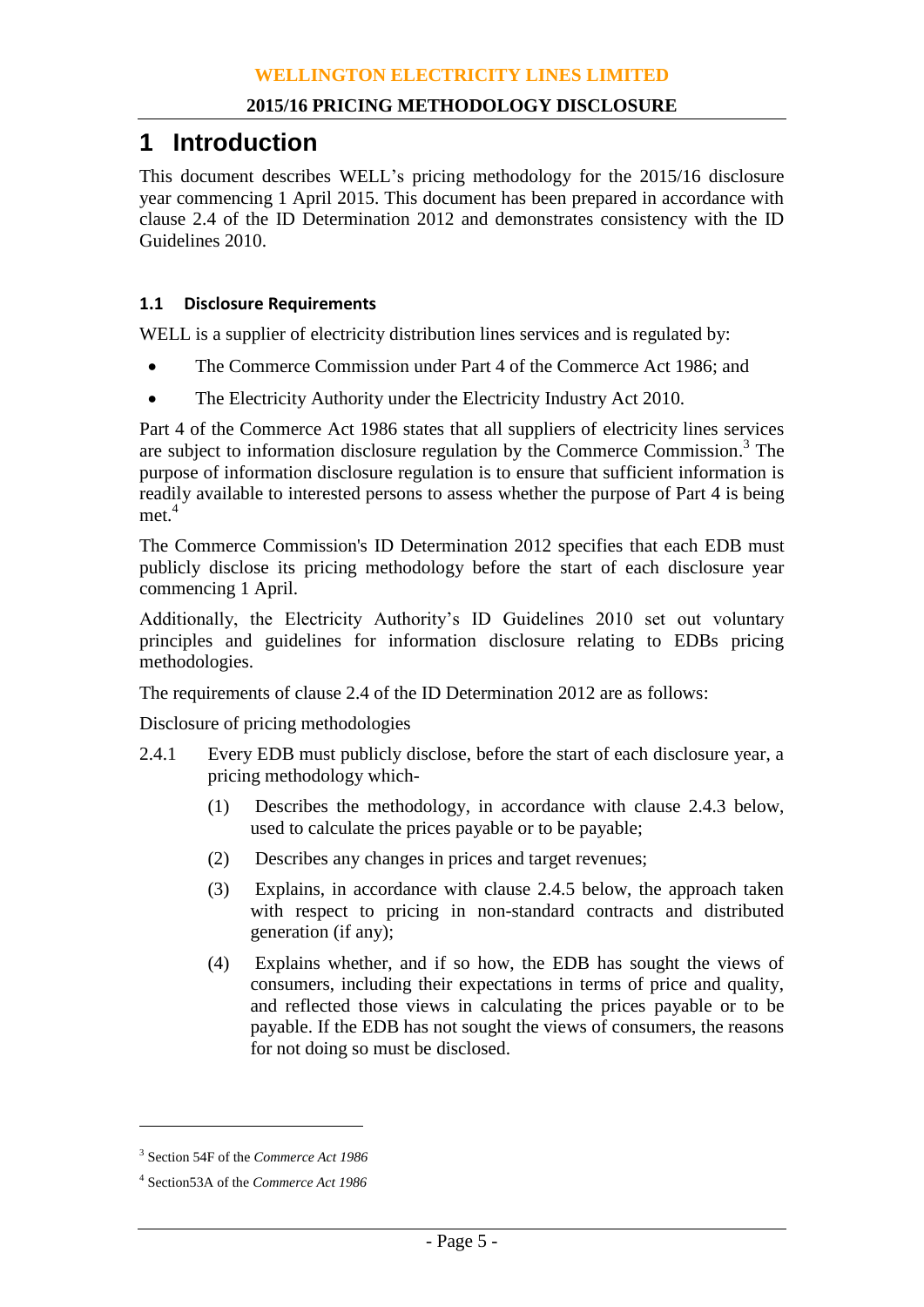- 2.4.2 Any change in the pricing methodology or adoption of a different pricing methodology, must be publicly disclosed at least 20 working days before prices determined in accordance with the change or the different pricing methodology take effect.
- 2.4.3 Every disclosure under clause 2.4.1 above must-
	- Include sufficient information and commentary to enable interested persons to understand how prices were set for each consumer group, including the assumptions and statistics used to determine prices for each consumer group;
	- (2) Demonstrate the extent to which the pricing methodology is consistent with the pricing principles and explain the reasons for any inconsistency between the pricing methodology and the pricing principles;
	- (3) State the target revenue expected to be collected for the disclosure year to which the pricing methodology applies;
	- (4) Where applicable, identify the key components of target revenue required to cover the costs and return on investment associated with the EDB's provision of electricity lines services. Disclosure must include the numerical value of each of the components;
	- (5) State the consumer groups for whom prices have been set, and describe-

(a) the rationale for grouping consumers in this way;

(b) the method and the criteria used by the EDB to allocate consumers to each of the consumer groups;

- (6) If prices have changed from prices disclosed for the immediately preceding disclosure year, explain the reasons for changes, and quantify the difference in respect of each of those reasons;
- (7) Where applicable, describe the method used by the EDB to allocate the target revenue among consumer groups, including the numerical values of the target revenue allocated to each consumer group, and the rationale for allocating it in this way;
- (8) State the proportion of target revenue (if applicable) that is collected through each price component as publicly disclosed under clause 2.4.18.
- 2.4.4 Every disclosure under clause 2.4.1 above must, if the EDB has a pricing strategy-
	- (1) Explain the pricing strategy for the next 5 disclosure years (or as close to 5 years as the pricing strategy allows), including the current disclosure year for which prices are set;
	- (2) Explain how and why prices for each consumer group are expected to change as a result of the pricing strategy;
	- (3) If the pricing strategy has changed from the preceding disclosure year, identify the changes and explain the reasons for the changes.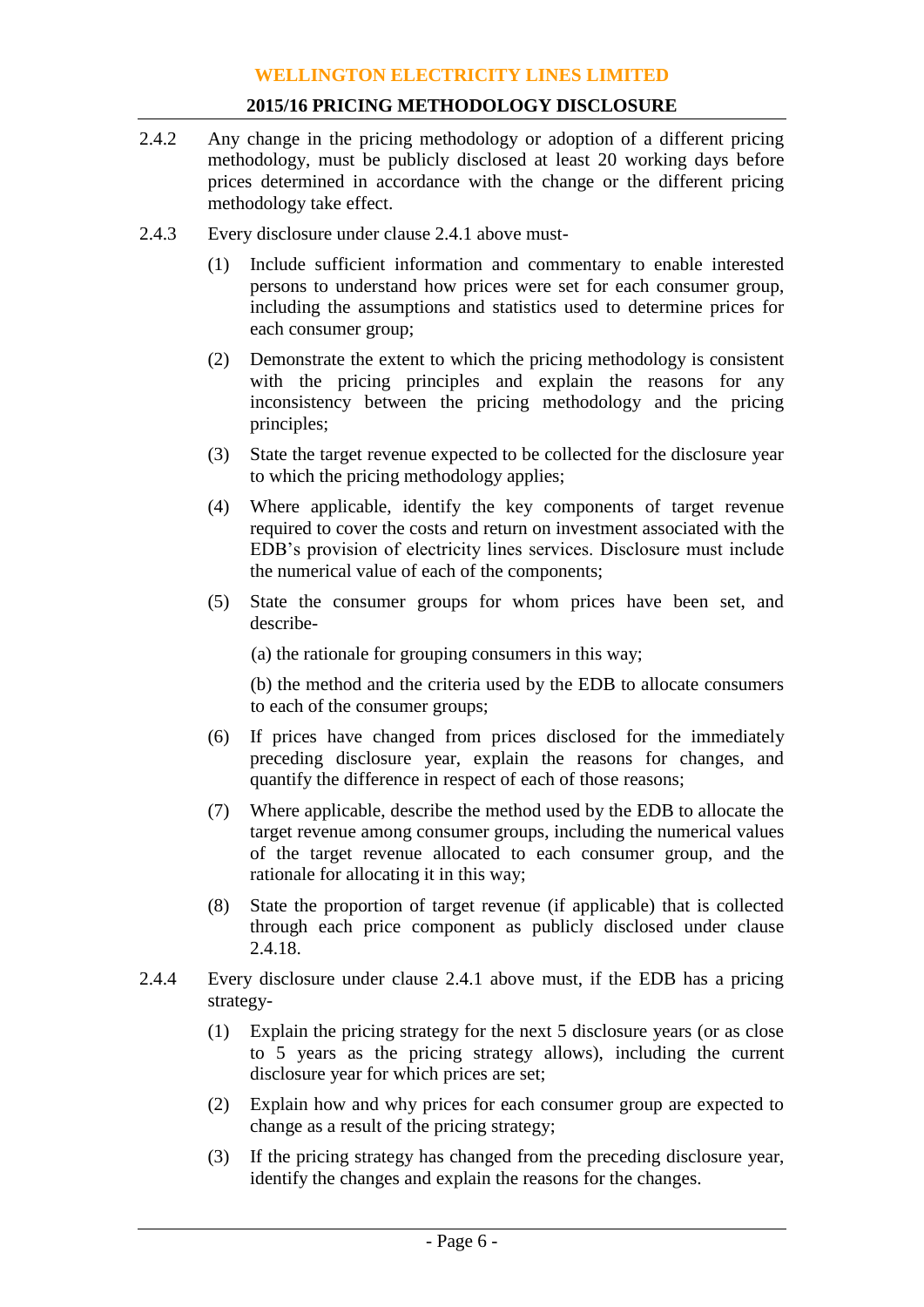- 2.4.5 Every disclosure under clause 2.4.1 above must-
	- (1) Describe the approach to setting prices for non-standard contracts, including-

(a) the extent of non-standard contract use, including the number of ICPs represented by non-standard contracts and the value of target revenue expected to be collected from consumers subject to nonstandard contracts;

(b) how the EDB determines whether to use a non-standard contract, including any criteria used;

(c) any specific criteria or methodology used for determining prices for consumers subject to non-standard contracts and the extent to which these criteria or that methodology are consistent with the pricing principles;

(2) Describe the EDB's obligations and responsibilities (if any) to consumers subject to non-standard contracts in the event that the supply of electricity lines services to the consumer is interrupted. This description must explain-

(a) the extent of the differences in the relevant terms between standard contracts and non-standard contracts;

(b) any implications of this approach for determining prices for consumers subject to non-standard contracts;

(3) Describe the EDB's approach to developing prices for electricity distribution services provided to consumers that own distributed generation, including any payments made by the EDB to the owner of any distributed generation, and including the-

(a) prices; and

(b) value, structure and rationale for any payments to the owner of the distributed generation.

# **1.2 Related Pricing documents**

In addition to this Pricing Methodology Disclosure document, the following pricing related material is available on WELL's website:<sup>5</sup>

- 2015/16 Disclosure of Prices;
- 2015/16 Line Charge Notice;
- 2015/16 Electricity Network Pricing Schedule (Module 15);
- 2015/16 Transmission Pass Through Methodology; and
- Customer Contributions Policy.

<sup>5</sup> Available at: <http://www.welectricity.co.nz/disclosures> - 2015 Pricing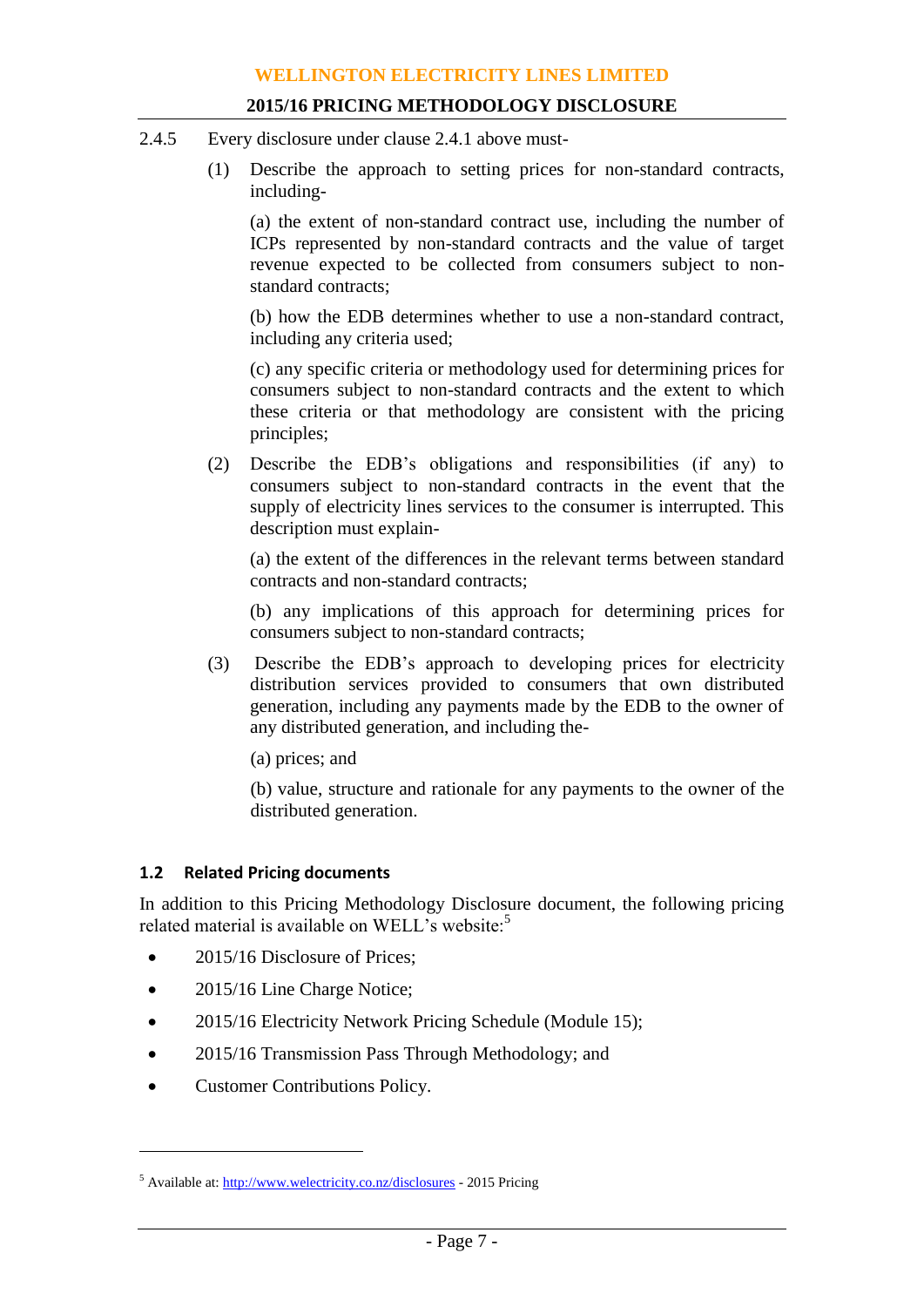# **2 Consumer Groups and Pricing**

This section of the document provides the following information requirements:

- Reasons and criteria for consumer groups;
- Setting of current prices;
- Change in price from prior disclosure year;
- Obligations and responsibilities to consumers on non standard contracts; and
- Consumer views on pricing.

# <span id="page-8-0"></span>**2.1 Reasons and Criteria for Consumer Groups**

Clauses 2.4.3(5) and 2.4.5(1)(b) of the ID Determination 2012 requires the reasons and criteria for consumer groups to be stated.

WELL has the following consumer groups:

- Standard contracts
	- o Unmetered;
	- o Residential;
	- o Non-Residential Low Voltage Connection;
	- o Non-Residential Transformer Connection;
	- o Industrial; and
- Non Standard Individual Contracts

WELL's Electricity Line Charges Schedule<sup>6</sup> sets out prices set for the 2015/16 pricing year for the Standard Contract customer groups.

WELL groups consumers by voltage level connection and consumer type. The consumer groups are categorised broadly by their load characteristics and their use of different electricity assets drives homogeneous consumer groupings. As an example the large industrial consumer group does not make use of the 400 volt low voltage (LV) reticulation network. These homogeneous groups are determined by the step change in costs to serve these consumers.

The following sets out the criteria used by WELL to allocate consumers to consumer groups:

#### *Unmetered*

The Unmetered consumer group includes consumers who do not have any metering because the cost of metering is prohibitive relative to their consumption.

#### *Residential*

 $\overline{a}$ 

The Residential consumer group adheres to the definition of "Domestic consumer" in the LFC Regulations, where the primary use of the point of connection is a private

<sup>6</sup> Available at[: http://www.welectricity.co.nz/disclosures](http://www.welectricity.co.nz/disclosures) - 2015 Pricing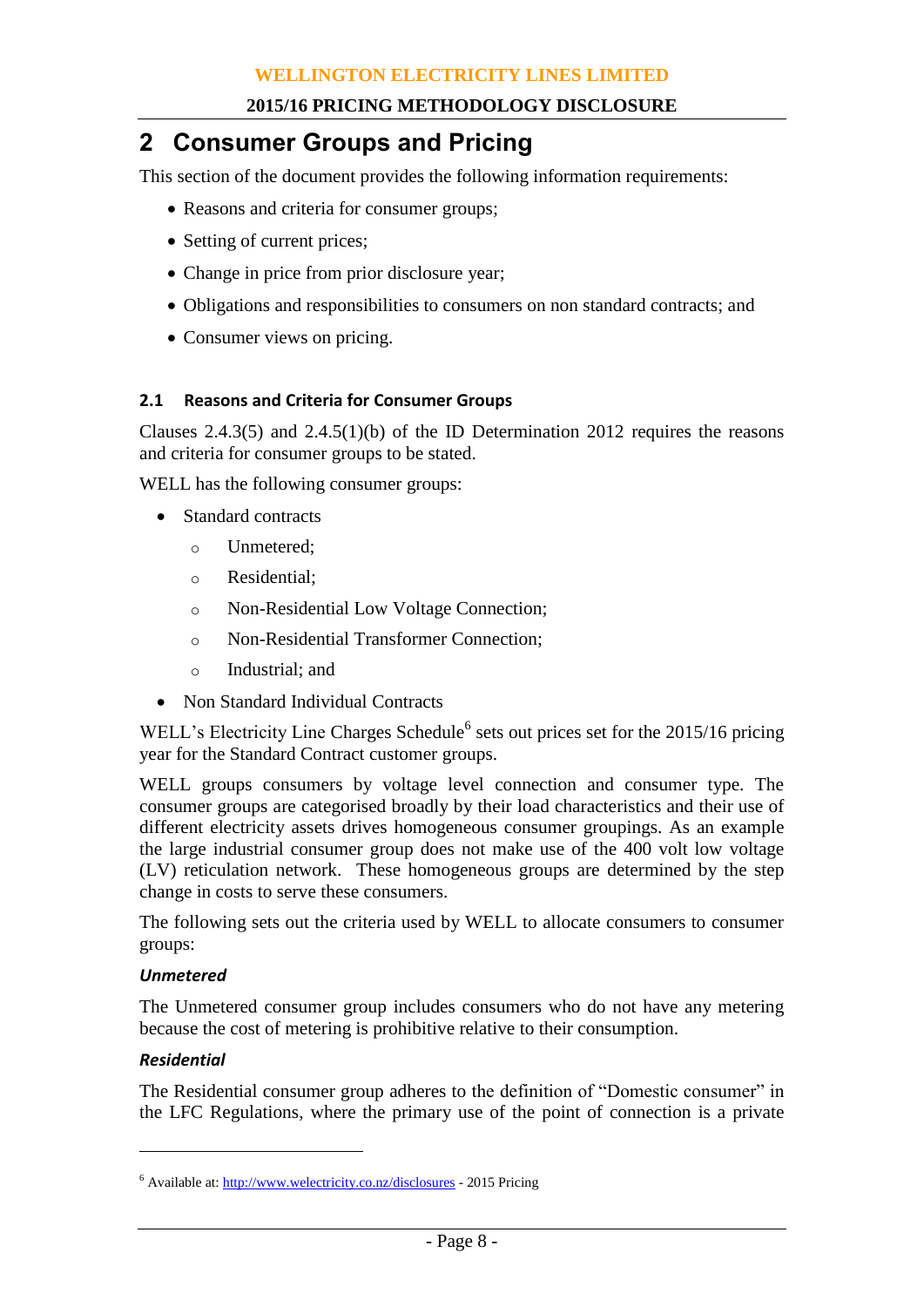# **2015/16 PRICING METHODOLOGY DISCLOSURE**

dwelling not normally used for any business activity. This consumer group almost exclusively use the Low Voltage Network, they place similar capacity demands on the network and they can utilise night and controlled load tariffs. This consumer group is further split between low and standard users. A low user is a residential consumer who consumes less than 8000 kWh per year and who is on a low user residential retailer tariff option. The LFC Regulations mandates a low fixed lines charge of 15 cents per day. A standard user is a residential consumer who consumes more than 8000 kWh per year.

## *Non Residential Low Voltage Connection*

The Non Residential Low Voltage Connection consumer group has consumers with connection of up to 1500kVA capacity, in a non-private dwelling used for business activity and receive supply from WELL's Low Voltage Network.

#### *Non Residential Transformer Connection*

The Non Residential Transformer Connection consumer group has consumers with connection up to and including 1500kVA capacity, on a non-private dwelling used for business activity and receives a supply from a transformer owned by WELL dedicated to supplying a single consumer.

## *Industrial*

 $\overline{a}$ 

The Industrial consumer group has consumers with a High Voltage connection greater than 1500kVA capacity, on a non-private dwelling used for business activity. Applicable tariffs for these connections are determined on a locational basis which is in one of three service areas, CBD, Urban and Rural. The service areas are outlined in Figure 2. To meet this level of capacity considerable and often dedicated investment in network assets is required.

#### *Non standard contracts*

The non standard contracts consumer group is made up of consumers who have unusual connection characteristics which makes a standard contract inappropriate. For non-standard consumers a confidential contractual agreement exists between WELL and the individual consumer which determines the terms and conditions for the supply of the electricity lines services and price.

In accordance with its Customer Contributions  $Policy<sup>7</sup>$  WELL uses the following criteria to determine if a non standard contract is appropriate:

- the consumer represents an unusual credit risk; or
- the consumer wants to reserve future network capacity; or
- there are unusual asset ownership or demarcation issues; or
- the consumer and/or WELL wishes to contract for additional services not covered in standard contracts; or
- the site to be connected has unusual locational or security issues; or
- the connection relates to a commercial subdivision (including a multi-floor high rise building) and single connection via a dedicated substation 1.5MVA and above or is a high voltage (11,000 volts and above) connection; or

<sup>7</sup> Available at[: http://www.welectricity.co.nz/disclosures](http://www.welectricity.co.nz/disclosures) - 2015 Pricing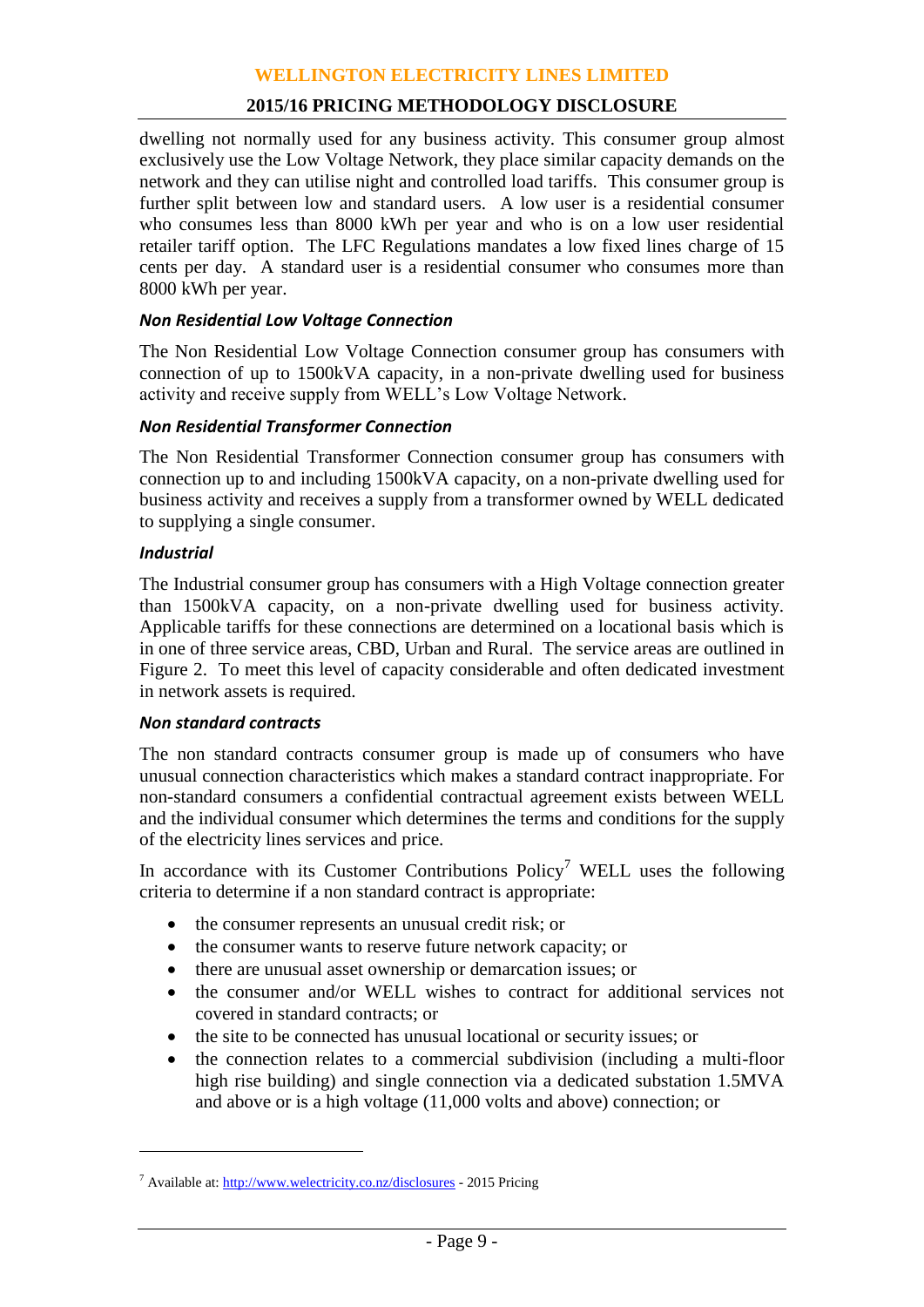any other unusual circumstances that WELL, at its discretion, considers warrants the use of a non standard rather than standard contract.

The following table depicts the relationship between the consumer group and load characteristics.

|                         | <b>Unmetered</b>          | <b>Residential</b>        | <b>Low Voltage</b>        | <b>Transformer</b>        | <b>Industrial</b> | <b>Non Standard</b><br>individual<br>contracts |
|-------------------------|---------------------------|---------------------------|---------------------------|---------------------------|-------------------|------------------------------------------------|
| $<$ 1 $kVA$             | ✓                         | $\mathbf x$               | $\mathbf x$               | $\mathbf x$               | $\mathbf x$       | $\boldsymbol{\mathsf{x}}$                      |
| $\leq$ 15kVA            | $\boldsymbol{\mathsf{x}}$ | ✓                         | ✓                         | ✓                         | $\pmb{\times}$    | $\pmb{\times}$                                 |
| $>15kVA$ & $\leq$ 69kVA | $\boldsymbol{\mathsf{x}}$ | $\boldsymbol{\mathsf{x}}$ | ✓                         | ✓                         | $\pmb{\times}$    | $\pmb{\times}$                                 |
| >69kVA & <=138kVA       | $\mathbf x$               | $\boldsymbol{\mathsf{x}}$ | ✓                         | ✓                         | $\mathbf x$       | $\pmb{\times}$                                 |
| >138kVA & <= 300kVA     | $\boldsymbol{\mathsf{x}}$ | $\boldsymbol{\mathsf{x}}$ | ✓                         | ✓                         | $\pmb{\times}$    | $\pmb{\times}$                                 |
| >300kVA & <=1500kVA     | $\boldsymbol{\mathsf{x}}$ | $\boldsymbol{\mathsf{x}}$ | $\boldsymbol{\mathsf{x}}$ | $\boldsymbol{\mathsf{x}}$ | ✓                 |                                                |
| >1500kVA                | $\boldsymbol{\mathsf{x}}$ | $\boldsymbol{\mathsf{x}}$ | $\boldsymbol{\mathsf{x}}$ | $\boldsymbol{\mathsf{x}}$ | ✓                 |                                                |

**Table 1 – Consumer group and load characteristics**

# **2.2 Setting of Current Prices**

WELL sets prices differently for consumers on standard contracts versus those on non standard contracts.

# *Standard contracts*

In accordance with Clause 2.4.3(1) of the ID Determination 2012, WELL's 2015/16 disclosure year prices for standard consumers are set:

- In accordance with the Electricity Distribution Services Default Price-Quality Path Determination 2015 which requires WELL to apply a weighted average price-cap based on a specified Maximum Allowable Revenue and the forecast change in constant price revenue growth;
- Including a forecast of Recoverable and Pass-through costs;
- In compliance with the LFC Regulations; and
- In such a way that revenue lies between the stand-alone and avoidable cost for each consumer group (refer to section [3](#page-15-0) for further information).

#### *Non standard contracts*

Information regarding setting prices for non standard contracts, is required under clause 2.4.5(1)(a) and (c) of the ID Determination 2012.

For Non Standard Individual contracts established prior to the transfer of ownership of the network in 2009, WELL will honour the previously agreed connection policy and price. For Non Standard Individual contracts established under WELL's ownership, WELL applied the methodology in accordance with section 2.1C of the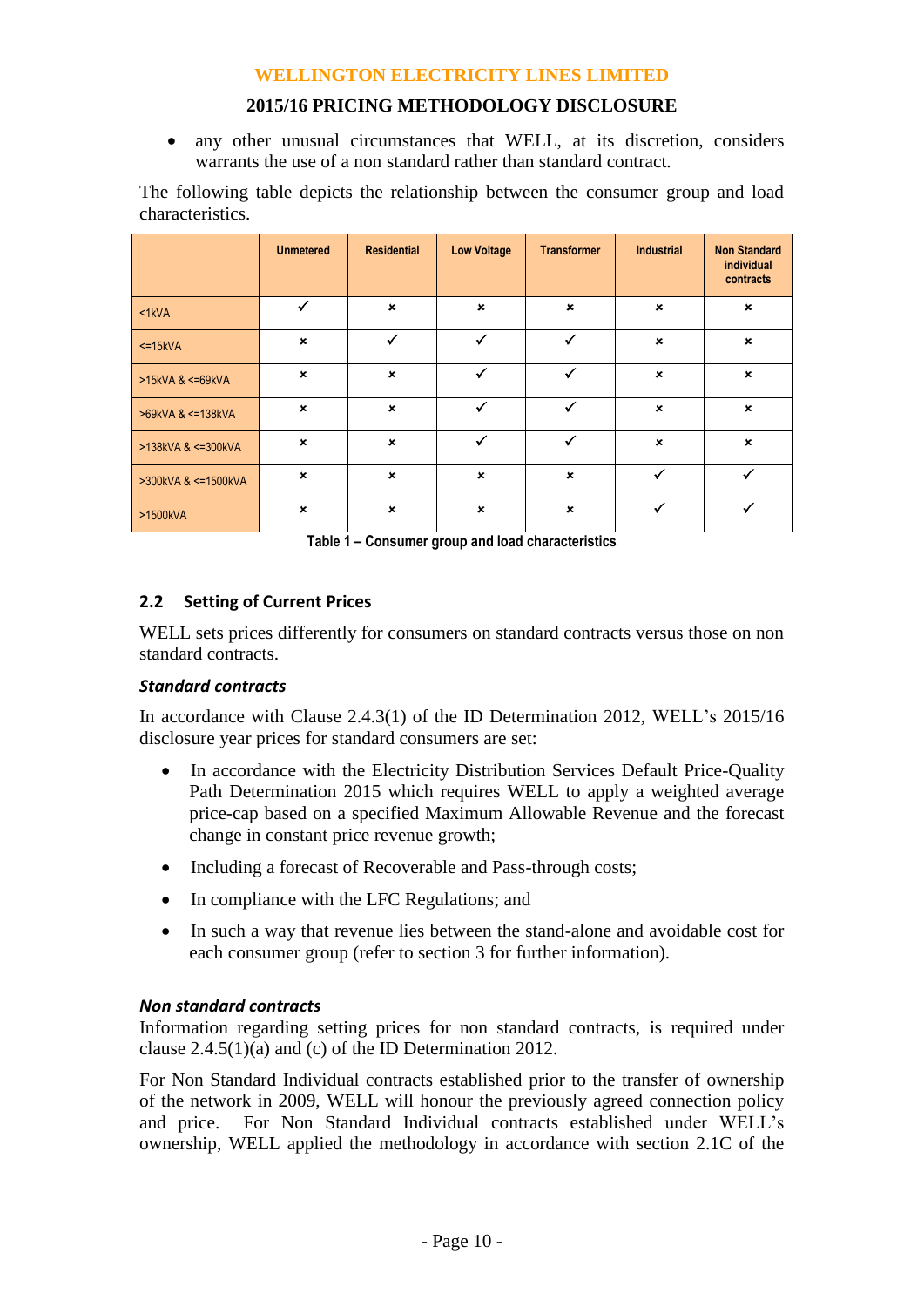Customer Contributions Policy.<sup>8</sup> WELL's Customer Contributions Policy describes the extent to which the policy is consistent with the relevant pricing principles.

The table below provides the information on the extent of non-standard contract use.

|    | Total                                     |
|----|-------------------------------------------|
|    |                                           |
| 31 |                                           |
| \$ | 2,794,873                                 |
|    | Toble 2 Non Standard Contract Statistics9 |

**Table 2 – Non Standard Contract Statistics<sup>9</sup>**

#### *Distributed generators*

In accordance with Clause 2.4.5(3)(a) of the ID Determination 2012, Distributed generators may be on either standard or non-standard contracts depending on the circumstances as described in section [2.1.](#page-8-0)

The prices for distributed generators on standard contracts for the supply of electricity distribution services are determined in accordance with the discussion of standard contracts within this section.

The prices for distributed generators on non standard contracts for the supply of electricity lines services are determined in accordance with the discussion of nonstandard contracts within this section.

For further information on connection of distributed generation refer to our web-site: <http://www.welectricity.co.nz/getting-connected/generating-your-own-electricity/>

# *Other Charges - Electricity*

 $\overline{a}$ 

There are a number of Other Charges that WELL charge when applicable. Table 3 provides the charges applicable for the 2015/16 period.

| Charge                                             | <b>Unit</b>                | <b>Charge Applicable</b><br>1 April 2015 to 31<br><b>March 2016</b> |
|----------------------------------------------------|----------------------------|---------------------------------------------------------------------|
| New connection fee - single phase connection       | per connection point       | 117.00                                                              |
| New connection fee - two or three phase connection | per connection point       | 365.00                                                              |
| Site visit fee                                     | per site visit             | 152.00                                                              |
| Permanent disconnection fee                        | per point of disconnection | 233.00                                                              |
| Late, incorrect or incomplete consumption fee data | per hour                   | 122.00                                                              |

#### **Table 3 – Other Charges**

WELL's 2015-16 Network Pricing Schedule<sup>10</sup> provides further description of the Other Charges.

<sup>8</sup> Available at[: http://www.welectricity.co.nz/disclosures](http://www.welectricity.co.nz/disclosures) - 2015 Pricing

<sup>&</sup>lt;sup>9</sup> Target Revenue includes transmission and pass through cost recovery

<sup>10</sup> Available at[: http://www.welectricity.co.nz/disclosures](http://www.welectricity.co.nz/disclosures) - 2015 Pricing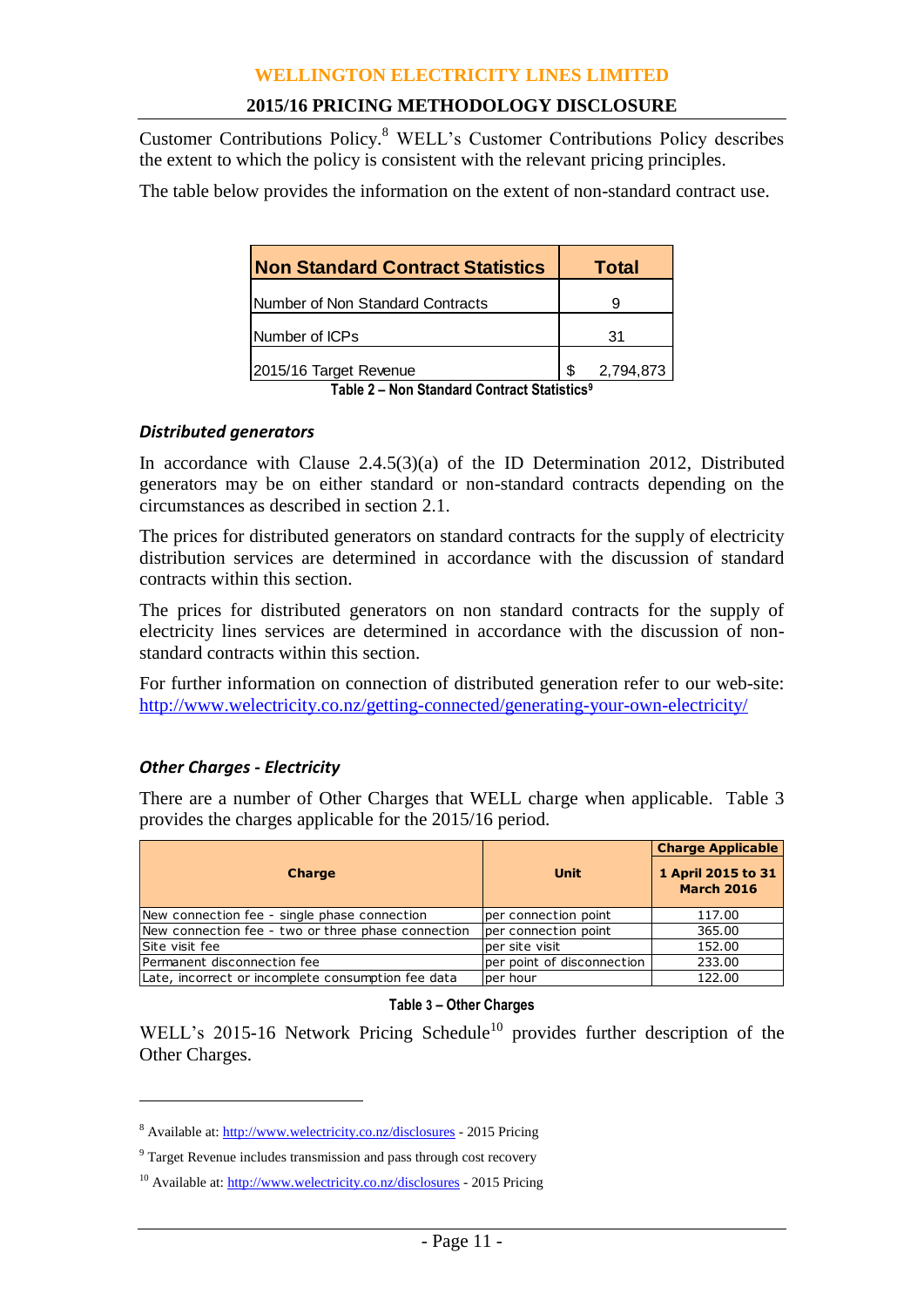#### **2.3 Change in Price from Prior Disclosure year**

In accordance with Clauses 2.4.1(2) and 2.4.3(6) of the ID Determination 2012, the 2015/16 prices, applying to consumers on standard contracts, have been adjusted from 2014/15 prices for the impact of changes in:

- Regulated Default Price-Quality Path Price Adjustment determined by the Commerce Commission; 11
- Transpower Transmission Charges; $^{12}$
- Other Pass Through and Recoverable Costs;<sup>13</sup>
- The Consumer Price Index  $(CPI)^{14}$ ; and
- The balance between fixed and variable tariffs for standard users.

# *Regulated Default Price-Quality Path Price Adjustment:*

As a regulated electricity distributor WELL is governed by the Commerce Act 1986. This means that WELL is subject to a "default price-quality path" set by the Commerce Commission. In 2014 the Commerce Commission reset the default pricequality path applying for the period from 1 April 2015 to 31 March 2020. The 2015/16 year is therefore the first year of the new price-quality path and hence a 'starting price adjustment' applies. This starting price adjustment re-sets WELL's prices to a level that is intended to enable WELL to recover its allowable notional revenue, as determined by the Commerce Commission.

# *Transpower Transmission charges:*

This is the fee charged by the national electricity grid operator, Transpower, to transport energy from generators to the Wellington network. WELL passes this fee on to its customers at cost.

## *Other Pass through and Recoverable costs:*

This includes Local Council rates, Commerce Commission levies, Electricity Authority levies, Electricity and Gas Complaints levies and Avoided Cost of Transmission payments. Wellington Electricity passes on these charges to customers at cost.

#### *Consumer Price Index (CPI) adjustment:*

 $\overline{a}$ 

This adjusts our pricing in line with inflation.

#### *Balance between fixed and variable tariffs for standard users:*

WELL provides tariffs that reflect consumer demand for energy and comply with the LFC Regulations. Low user tariffs are applicable for consumers who use less than 8,000 kWh per annum and standard user tariffs apply to consumers who use more than 8,000 kWh per annum. Standard users have a higher fixed daily charge to reflect

<sup>&</sup>lt;sup>11</sup> As determined in section 8 of the Electricity Distribution Services Default Price-Quality Path Determination 2015

<sup>&</sup>lt;sup>12</sup> As defined in clause 1.4.3 of the Electricity Distribution Information Disclosure Determination 2012

<sup>&</sup>lt;sup>13</sup> As defined in clause 1.4.3 of the Electricity Distribution Information Disclosure Determination 2012

<sup>&</sup>lt;sup>14</sup> As defined in clause 1.1.4 of the Electricity Distribution Services Input Methodologies Determination 2012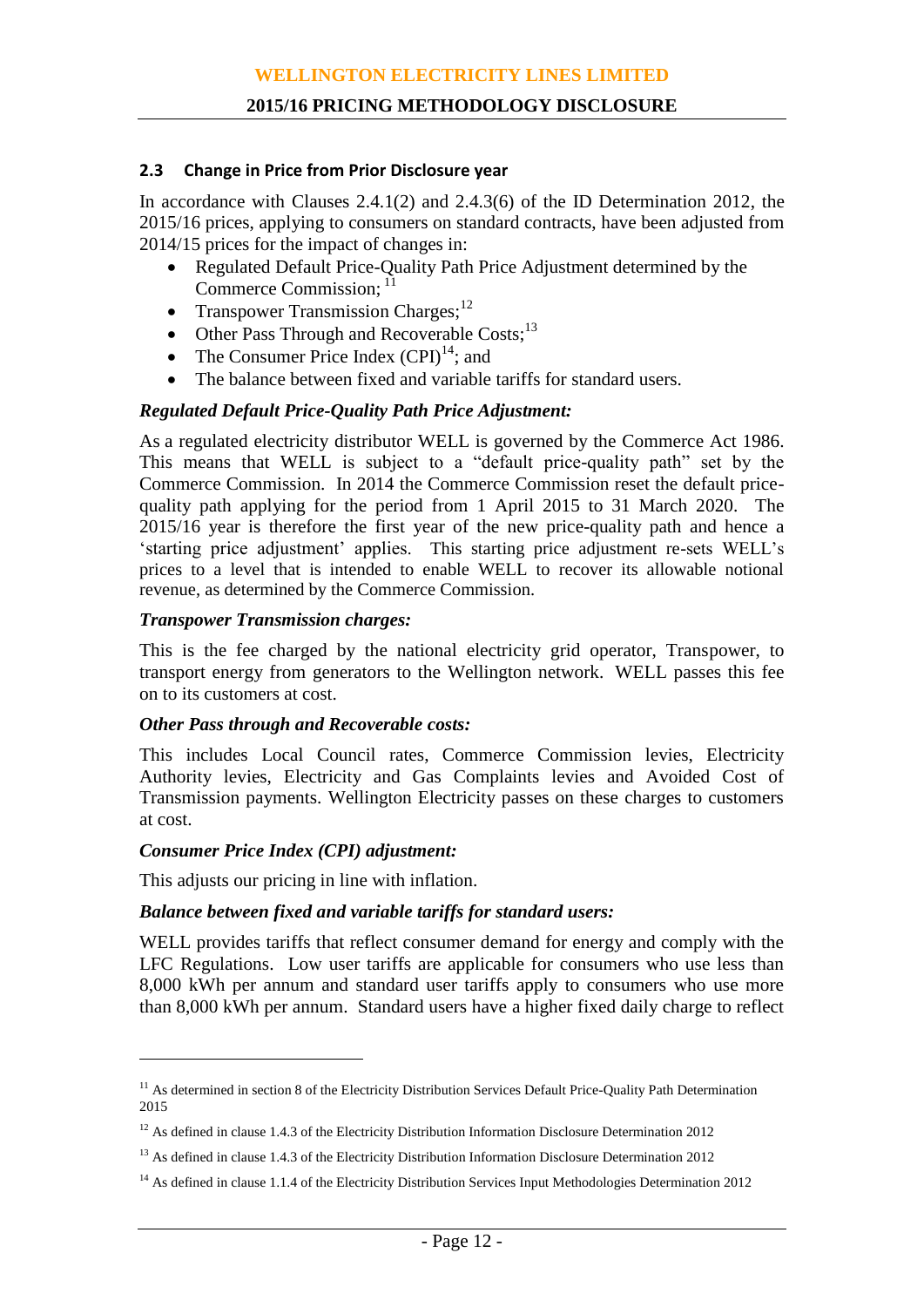# **2015/16 PRICING METHODOLOGY DISCLOSURE**

the increased capacity used by these consumers. As at 1 April 2015, the fixed daily charge for standard users has increased from 90 cents per day to one dollar per day. Whilst standard users will have a higher fixed daily charge, they will also have a larger than average reduction in their variable charge (\$/kWh). WELL has reduced the standard user variable charge (\$/kWh) by an average -22% as a result of the increased fixed daily charge.

[Table 4](#page-13-0) indicates the overall proportional impact on lines charges (including nonstandard and standard contracts) from 2014/15 to 2015/16 as a result of the impact of the above factors. [Table 4](#page-13-0) also reflects the changes in target revenue from 2014/15 to 2015/16.

| <b>Change in Average Lines Charge Price Component</b> |          |
|-------------------------------------------------------|----------|
| <b>Methodology Inputs</b>                             | $\%$     |
| Regulated Starting Price Adjustment 15                | $-8.57%$ |
| Transpower Transmission Charges 16                    | $-2.26%$ |
| Other Pass Through and Recoverable Costs              | 0.09%    |
| Consumer Price Index (CPI) Adjustment $\pi$           | 0.88%    |
| Total Change                                          | $-9.86%$ |

**Table 4 – Change in Lines Charge Price Component**

<span id="page-13-0"></span>The change in lines charges for 2015/16 is expected to result in an overall decrease in the average customers annual lines charges of 9.86%, when fixed and variable kWh charges are aggregated together.

The above table highlights the average change in the lines charge component of a consumer's electricity bill. Our lines charges represent around 30% - 40% of the total electricity bill paid by consumers. Consumers should be aware that energy retailers will package up our tariffs into their own tariffs charged to consumers and the actual impact on consumer electricity bills will vary according to their price plan, consumption and market variations. Consumers should check with their energy retailer to understand the actual impact on their total electricity bill.

For consumers on non-standard contracts WELL increased the Distribution Charge price component from 2014/15 in accordance with conditions of the individual contracts. Total line charges are the sum of the Distribution and Transmission charges. Transmission Charges are applied to non-standard contracts in accordance with WELL's *Transmission pass through methodology*. 18

<sup>&</sup>lt;sup>15</sup> The change in Distribution Line Charges associated with the Starting Price Adjustment is -15.03%.

<sup>&</sup>lt;sup>16</sup> The change in Transmission Line Charges associated with the Transpower Transmission Charges is -5.82%.

 $17$  The change in Distribution Line Charges associated with the CPI Adjustment is 1.44%.

<sup>&</sup>lt;sup>18</sup> Available at[: http://www.welectricity.co.nz/disclosures](http://www.welectricity.co.nz/disclosures) - 2015 Pricing. This document is updated twice per disclosure year to reflect the change to the transmission costs payable by WELL to Transpower, changes are effective 1 April and 1 July.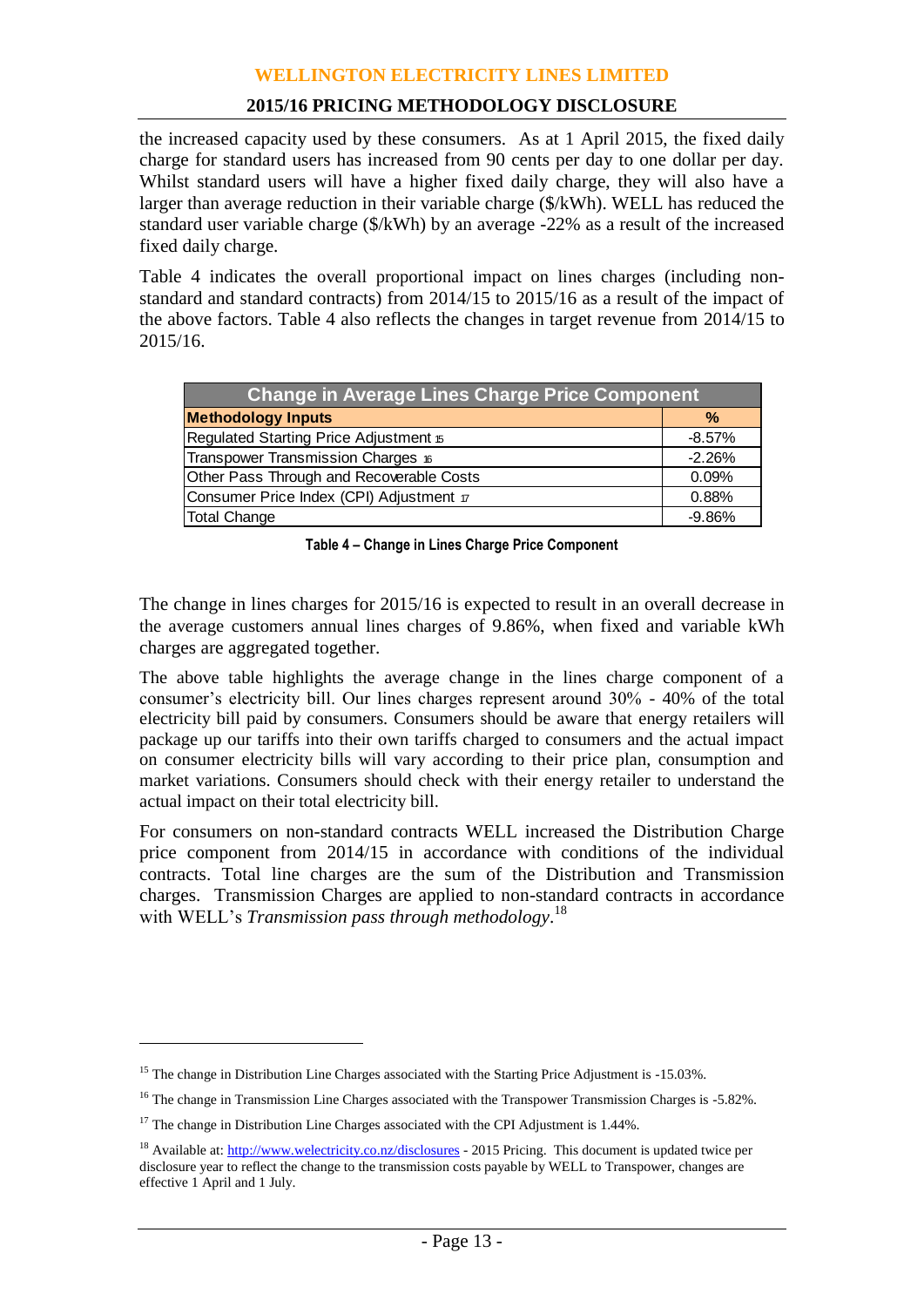#### **2.4 Obligations and responsibilities to consumers on Non Standard Contracts**

In accordance with 2.4.5(2) of the ID Determination 2012, all of WELL's nonstandard contracts contain the same commitments to supply security or restoration priority as WELL's standard Use of Network Agreement with some special conditions:

- Two non-standard contracts commit WELL to contract specific communications protocols in the event of supply disruption;
- None of WELL's non-standard pricing is affected by supply disruptions; and
- WELL has one non-standard contract where certain types of supply disruptions impose financial obligations on WELL.

As noted above, where WELL's non standard individual contracts were established prior to the transfer of ownership of the network in 2009, WELL will honour the previously agreed connection policy and price.

# **2.5 Consumer views on pricing**

In accordance with Clause 2.4.1(4) of the ID Determination 2012, in December 2011 WELL undertook a consumer survey which contacted a random sample of 3,120 consumers; of those 412 agreed to take part in the survey.

The responses to questions raised in the survey regarding consumers expectations of price and quality is reflected in the following [Table 5.](#page-14-0)

| <b>Question</b>                                                                                  | N <sub>o</sub> | <b>Yes</b> | <b>Unsure</b> |
|--------------------------------------------------------------------------------------------------|----------------|------------|---------------|
| Would you be prepared to pay a bit more for your<br>power if it meant fewer power cuts?          | 77%            | 14%        | 9%            |
| Would you be prepared to have slightly more<br>power cuts if it meant prices were a bit cheaper? | 75%            | 20%        | 5%            |

**Table 5 – Survey Questions**

<span id="page-14-0"></span>On the basis of the responses received, WELL determined that the majority of consumers were comfortable with the current price/quality balance and that there was no reason to change the approach to calculating prices from prior years.

WELL intends to undertake a similar survey in 2015 to measure whether consumer views on pricing have changed in any way since the last survey in 2011.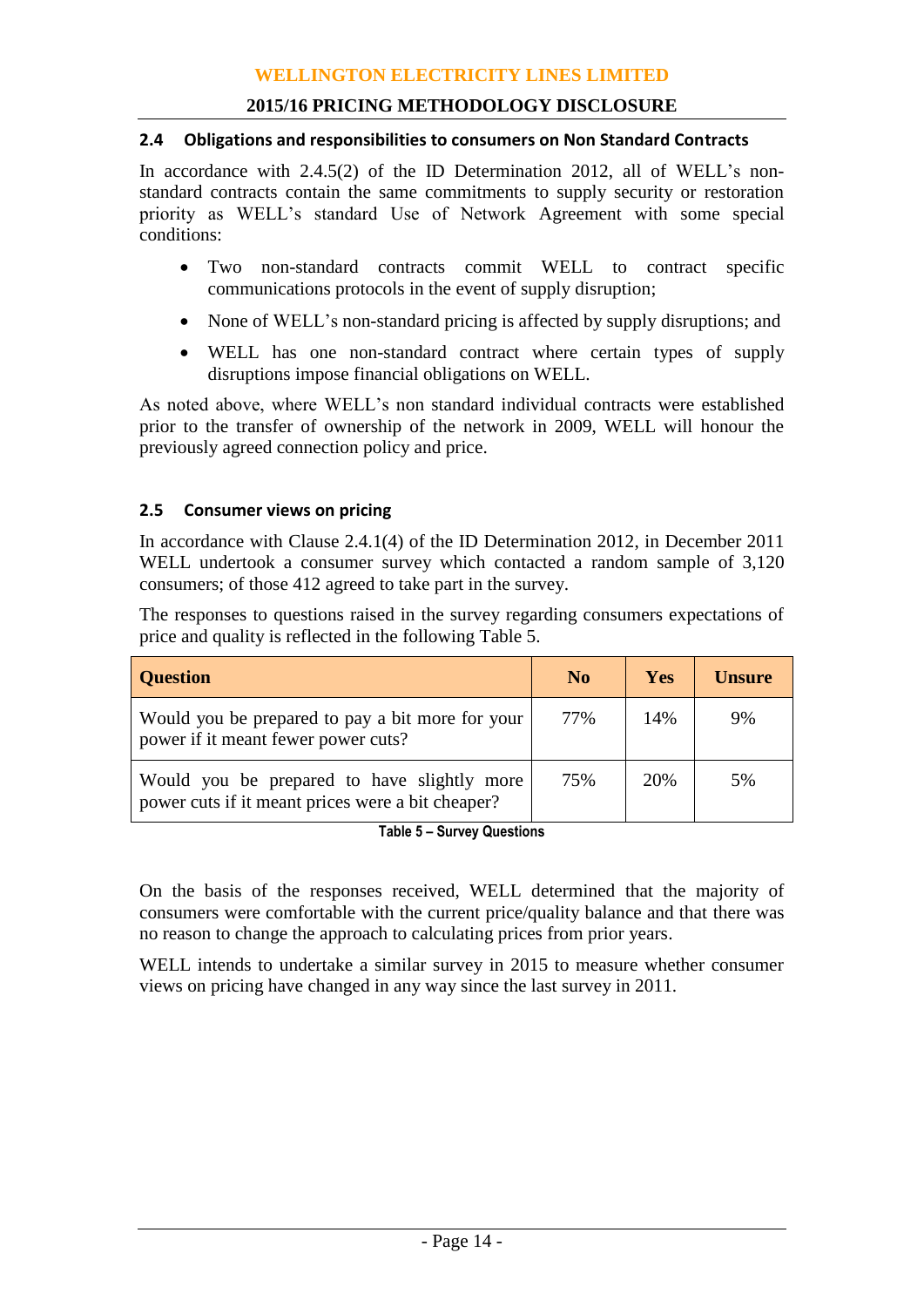# <span id="page-15-0"></span>**3 Target Revenue**

In accordance with Clauses 2.4.1(2) and 2.4.3(3),(4) of the ID Determination 2012, the target revenue expected to be collected in the 2015/16 Disclosure year is \$159.5 million. This is determined in accordance with the "Electricity Distribution Services Default Price-Quality path Determination, 2015" (28 November, 2014).

[Table 6](#page-15-1) outlines key cost components required to cover the costs and return on investment for the 2015/16 year associated with WELL's provision of electricity lines services in accordance with the DPP Determination 2015.

| Key cost allowance in accordance with DPP<br>decision | <b>Building Block</b><br>Allowance (\$m) |
|-------------------------------------------------------|------------------------------------------|
| Opex                                                  | 32.0                                     |
| Depreciation                                          | 29.8                                     |
| Return on capital                                     | 31.7                                     |
| Tax allowance                                         | 9.2                                      |
| Recoverable costs                                     | 63.0                                     |
| Pass-through costs                                    | 3.4                                      |
| <b>MAR allowed under DPP decision</b>                 | 98.8                                     |

**Table 6 – Key cost components to cover provision of electricity line services<sup>19</sup>**

<span id="page-15-1"></span>In accordance with Clause 2.4.3(7) of the ID Determination 2012 [Table 7](#page-15-2) outlines the target revenue allocated to each consumer group for the 2015/16 Disclosure year.

| <b>Target Revenue by consumer group</b> |       |  |  |  |  |  |
|-----------------------------------------|-------|--|--|--|--|--|
| <b>Consumer Group</b>                   | \$m   |  |  |  |  |  |
| Unmetered                               | 3.8   |  |  |  |  |  |
| Residential                             | 97.0  |  |  |  |  |  |
| Low Voltage                             | 37.7  |  |  |  |  |  |
| Transmission                            | 12.5  |  |  |  |  |  |
| Industrial                              | 5.7   |  |  |  |  |  |
| Non Standard Individual Contracts       | 2.8   |  |  |  |  |  |
| Total                                   | 159.5 |  |  |  |  |  |

**Table 7 – Target Revenue by consumer group<sup>20</sup>**

<span id="page-15-2"></span>A Stand-alone and Avoidable cost methodology is used to allocate the target revenue amount to consumer groups. These costs are compared with the weighted average revenue derived from WELL's tariffs.

<sup>&</sup>lt;sup>19</sup> Opex, Depreciation, Return on capital and Tax allowance are the 2015/16 values provided in the DPP Determination 2015. Recoverable costs and Pass-through costs are determined for the 2015/16 period in accordance with the requirements in the DPP Determination 2015.

 $20$  Includes Pass through and Recoverable costs, including transmission charges.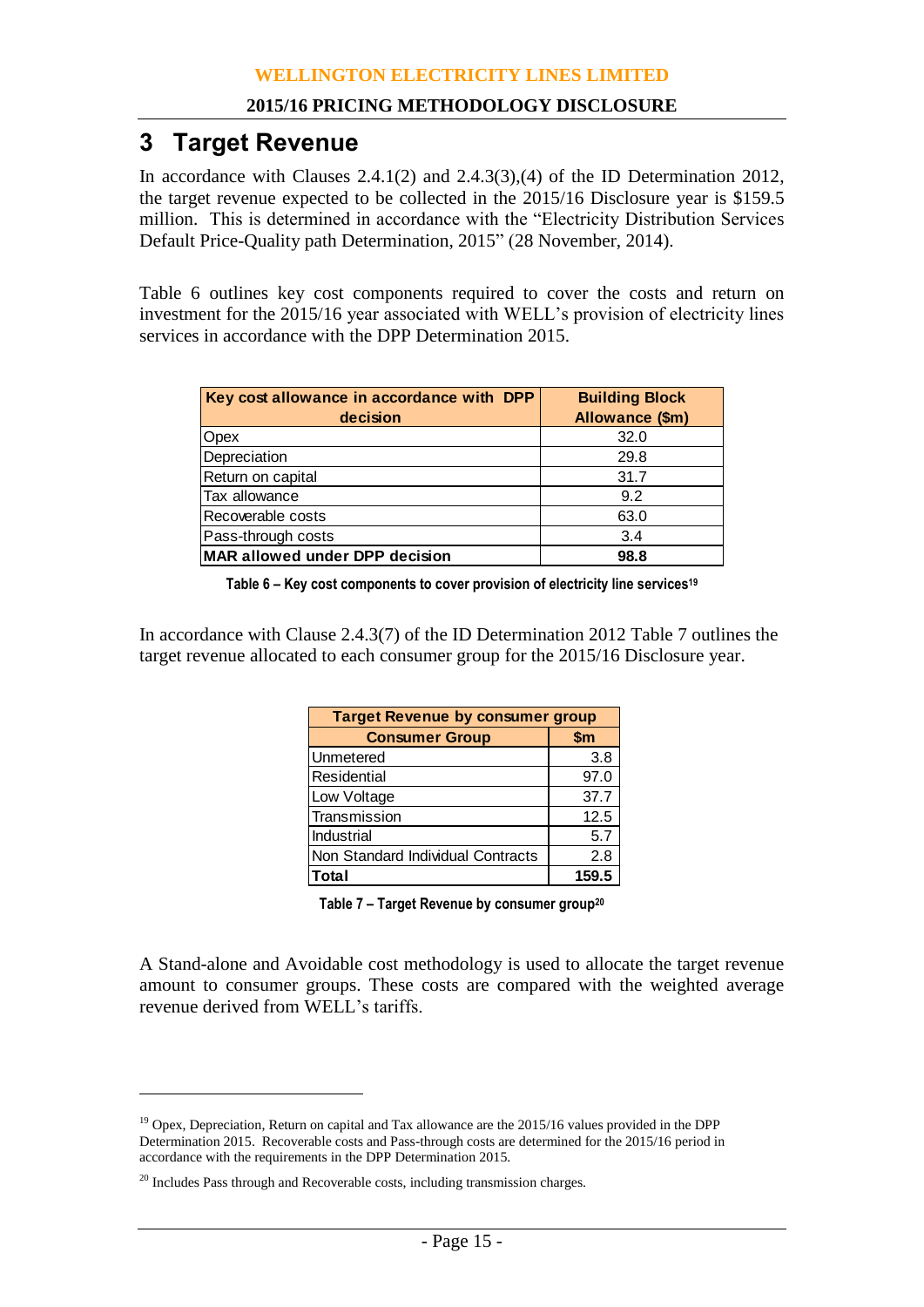#### **Definition of Stand-alone and Avoidable cost**

These two categories of cost may be defined as follows:

The *Stand-alone cost* of serving a consumer group is the cost of developing and operating distribution infrastructure in order to serve the consumer group in question. Stand-alone cost is a forward looking concept and considers the costs of entry based on current market conditions and technology. Where the network business recovers more revenue than the stand-alone cost of serving a consumer class, it follows that a hypothetical alternate supplier may enter the market and supply that particular consumer group. Prices above the stand-alone cost could not therefore be sustained in a competitive market and may create the possibility of efficient bypass of the existing infrastructure; and

The *Avoidable cost* for a consumer group is the cost that would be avoided should the distribution business no longer serve that specific consumer group (whilst all other groups remained supplied). If a consumer group were to be charged below the avoidable cost, it would be economically beneficial for the business to stop supplying that consumer group as the associated costs would exceed the revenue obtained from the consumer. Further, where avoidable costs are higher than revenue recovered, the associated tariff levels may also result in inefficient levels of consumption, hence the rationale for having avoidable costs as a lower bound.

#### **Methodology of calculating Stand-alone and Avoidable costs**

#### *Stand-alone costs*

Stand-alone costs comprise both the capital and operating costs of service provision. The stand-alone network capital cost for each tariff class was derived from an estimate of the proportions of the cost of providing network infrastructure that would need to remain in place to service the load in each of the tariff classes in turn, if the other tariff classes were no longer required to be supplied. The stand-alone operating costs for a consumer class has been estimated as the total of all operating cost less the avoidable operating costs of serving all the other tariff classes.

#### *Avoidable costs*

In a similar manner to the stand-alone costs, the avoidable costs associated with each of the consumer classes were derived from an estimate made of the network costs that could be avoided, in the event that each of the consumer classes were no longer served.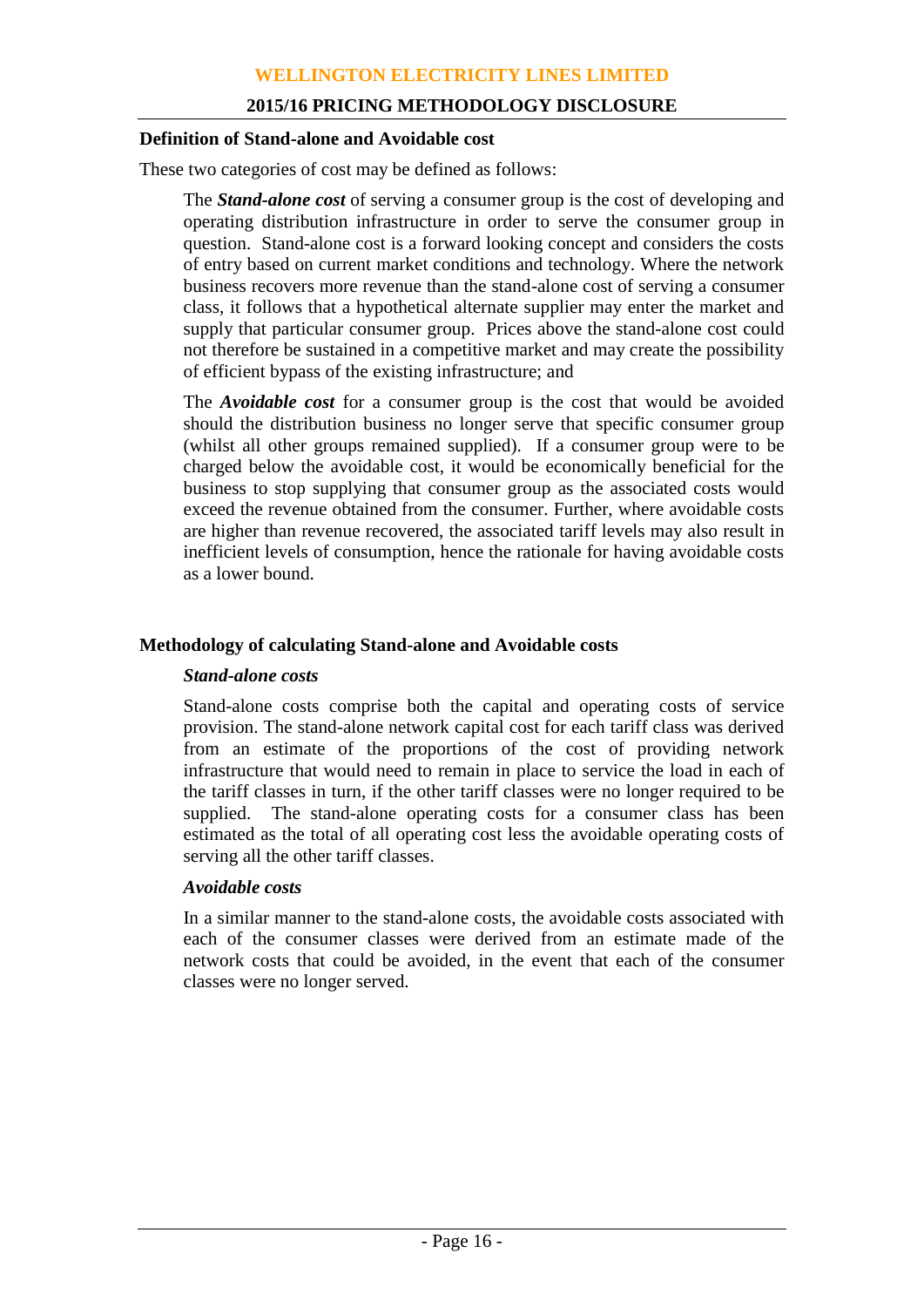# **2015/16 PRICING METHODOLOGY DISCLOSURE**

The revenue expected to be recovered from each of WELL's consumer groups in 2015/16 is based on setting tariffs such that revenues lie within the stand-alone and avoidable cost range.



**Figure 1 - Avoided and stand alone window<sup>21</sup>**

 $^{21}$  Excludes Pass through and Recoverable costs, including transmission charges.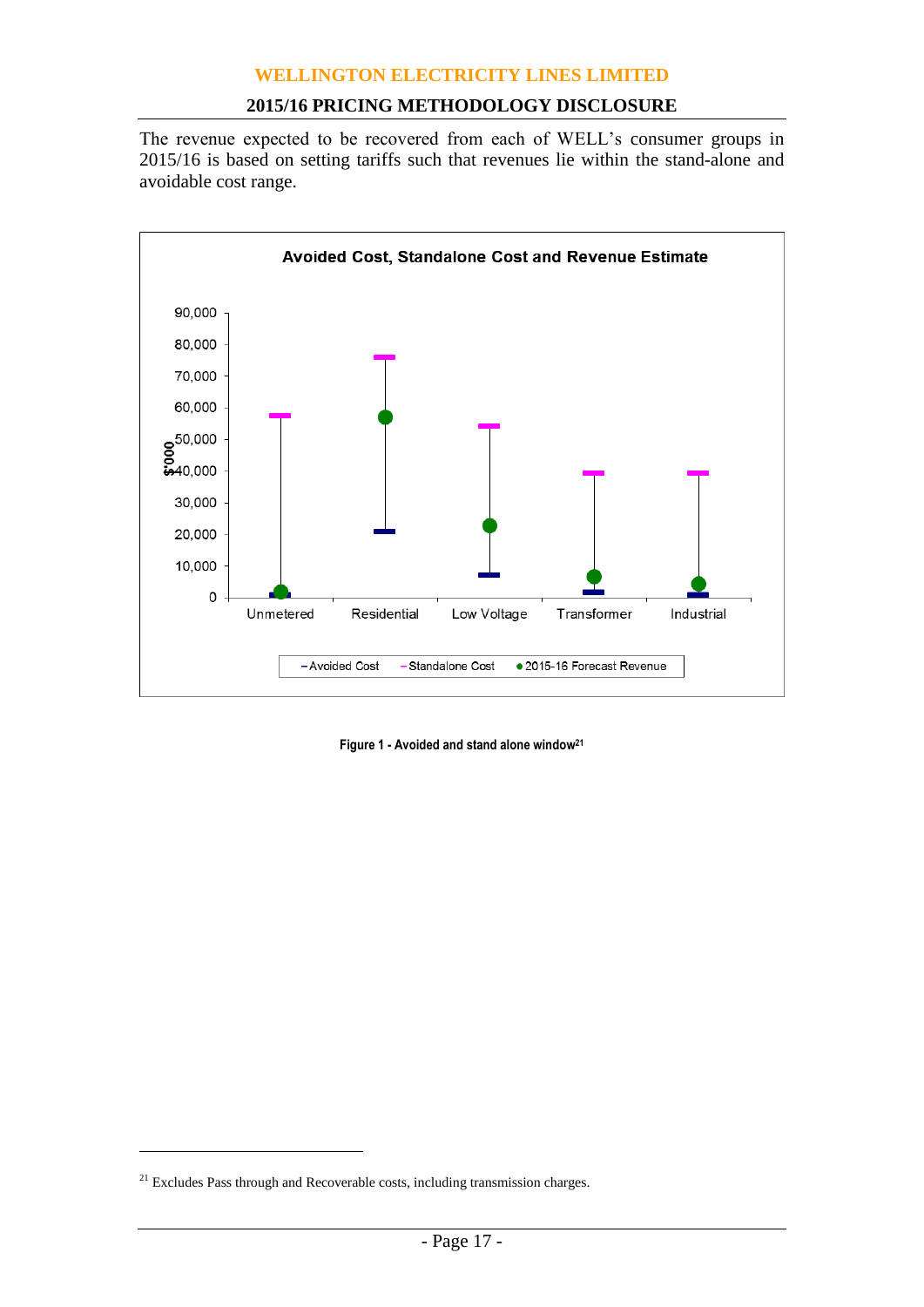# **2015/16 PRICING METHODOLOGY DISCLOSURE**

# Clause 2.4.3(8) of the ID Determination 2012 requires that the proportion of target revenue collected through each price component is noted.

|                                                          |                         | <b>Fixed</b>      | <b>Demand</b>            | Capacity                 | On-Pk                       | <b>Pwr Factor</b>        | Uncontrolled             | <b>Night Charge</b>      | <b>Controlled</b>        | <b>All Inclusive</b>     | <b>Individual</b>        |                   |
|----------------------------------------------------------|-------------------------|-------------------|--------------------------|--------------------------|-----------------------------|--------------------------|--------------------------|--------------------------|--------------------------|--------------------------|--------------------------|-------------------|
| <b>Description</b>                                       | Code                    | Charge<br>(FIXD)  | (DAMD)                   | Charge<br>(CAPY)         | <b>Demand Chg</b><br>(DOPC) | Charge<br>(PWRF)         | / Var Chq<br>(24UC)      | (NITE)                   | Charge<br>(CTRL)         | Charge<br>(AICO)         | <b>Contracts</b><br>(IC) | Total             |
|                                                          |                         | dav               | <b>kVA/mth</b>           | kVA/day                  | kW/mth                      | kVAr/mth                 | <b>kWh</b>               | kWh                      | <b>kWh</b>               | <b>kWh</b>               | ea                       | $\frac{9}{6}$     |
| Low User - Single Meter without control                  | G100                    | 0.6%              | $-$                      | $-$                      | $-$                         | $\qquad \qquad -$        | 5.4%                     | 0.0%                     | $\qquad \qquad -$        | $-$                      | $-$                      | 6.0%              |
| Low User - Dual Meter with control                       | G101                    | 0.2%              | $\overline{\phantom{a}}$ | $\overline{\phantom{a}}$ | $\overline{\phantom{m}}$    | $\overline{\phantom{m}}$ | 1.3%                     | 0.0%                     | 0.5%                     | $\overline{\phantom{a}}$ | $-$                      | 2.0%              |
| Low User - Single Meter with control                     | G102                    | 2.1%              | $\overline{\phantom{m}}$ | $\overline{\phantom{m}}$ | $-$                         | $\overline{\phantom{m}}$ |                          | 0.1%                     | $\overline{\phantom{0}}$ | 18.7%                    | $\overline{\phantom{m}}$ | 20.9%             |
| Low User - 3 Phase                                       | G103                    | 0.0%              | $-$                      | $\overline{\phantom{m}}$ | $\qquad \qquad -$           | $\qquad \qquad -$        | 0.1%                     | $-$                      | $\qquad \qquad -$        | $-$                      | $\overline{\phantom{m}}$ | 0.1%              |
| Standard User - Single Meter without control             | G104                    | 2.7%              | $\overline{\phantom{m}}$ | $\overline{\phantom{m}}$ | $\overline{\phantom{m}}$    | $\overline{\phantom{0}}$ | 4.0%                     | 0.0%                     | $\overline{\phantom{0}}$ | $\overline{\phantom{m}}$ | $\overline{\phantom{a}}$ | 6.7%              |
| Standard User - Dual Meter with control                  | G105                    | 1.1%              | $\overline{\phantom{a}}$ | $\overline{\phantom{a}}$ | $-$                         | $\overline{\phantom{0}}$ | 1.6%                     | 0.0%                     | 0.1%                     | $-$                      | $\overline{\phantom{m}}$ | 2.7%              |
| Standard User - Single Meter with control                | G106                    | 9.5%              | $\overline{\phantom{m}}$ | $\overline{\phantom{m}}$ | $\qquad \qquad -$           | $\qquad \qquad -$        | $\qquad \qquad -$        | 0.0%                     | $\qquad \qquad -$        | 12.4%                    | $\overline{\phantom{m}}$ | 22.0%             |
| Standard User - 3 Phase                                  | G107                    | 0.1%              | $\overline{\phantom{m}}$ | $\overline{\phantom{m}}$ | $\overline{\phantom{m}}$    | $-$                      | 0.3%                     | $\overline{\phantom{0}}$ | $\qquad \qquad -$        | $\overline{\phantom{m}}$ | $\overline{\phantom{a}}$ | 0.4%              |
| Low User - Dual Meter with control Electric Vehicle      | G108                    | $-$               | $\overline{\phantom{a}}$ | $\overline{\phantom{0}}$ | $-$                         | $\overline{\phantom{0}}$ | $\overline{\phantom{0}}$ | $\qquad \qquad -$        | $\qquad \qquad -$        | $-$                      | $\overline{\phantom{a}}$ | $\qquad \qquad -$ |
| Standard User - Dual Meter with control Electric Vehicle | G109                    | $-$               | $\overline{\phantom{m}}$ | $\overline{\phantom{m}}$ | $\qquad \qquad -$           | $\qquad \qquad -$        | $\overline{\phantom{0}}$ | $-$                      | $-$                      | $-$                      | $-$                      | $-$               |
|                                                          | <b>Total Domestic</b>   | 16.3%             | $\overline{\phantom{a}}$ | $\overline{\phantom{a}}$ | $\overline{\phantom{0}}$    | $\overline{\phantom{0}}$ | 12.7%                    | 0.2%                     | 0.6%                     | 31.2%                    | $\overline{\phantom{a}}$ | 60.8%             |
| Small Commercial <= 15kVA Low Voltage                    | GV02                    | 0.6%              | $\overline{\phantom{a}}$ | $\overline{\phantom{a}}$ | $\overline{\phantom{m}}$    | $\overline{\phantom{m}}$ | 1.6%                     | $\overline{\phantom{m}}$ | $\overline{\phantom{0}}$ | $\overline{\phantom{a}}$ | $\overline{\phantom{m}}$ | 2.3%              |
| Small Commercial >15kVA and <= 69kVA Low Voltage         | GV07                    | 3.4%              | $-$                      | $\overline{\phantom{0}}$ | $-$                         | $\overline{\phantom{0}}$ | 8.3%                     | $-$                      | $-$                      | $-$                      | $-$                      | 11.7%             |
| Small Commercial >15kVA and <= 69kVA Transformer         | GX07                    | 0.0%              | $-$                      | $\overline{\phantom{m}}$ | $\qquad \qquad -$           | $\qquad \qquad -$        | 0.0%                     | $-$                      | $\qquad \qquad -$        | $\overline{\phantom{a}}$ | $\overline{\phantom{m}}$ | 0.0%              |
| Medium Commercial >69kVA and <=138kVA Low Voltage        | <b>GV14</b>             | 0.7%              | $\overline{\phantom{m}}$ | $\overline{\phantom{m}}$ | $\overline{\phantom{m}}$    | $\overline{\phantom{0}}$ | 1.6%                     | $\overline{\phantom{0}}$ | $-$                      | $\overline{\phantom{0}}$ | $\overline{\phantom{m}}$ | 2.4%              |
| Medium Commercial >69kVA and <= 138kVA Transformer       | GX14                    | 0.0%              | $\overline{\phantom{0}}$ | $\overline{\phantom{m}}$ | $\overline{\phantom{m}}$    | $\qquad \qquad =$        | 0.1%                     | $\overline{\phantom{m}}$ | $\qquad \qquad -$        | $\overline{\phantom{m}}$ | $\overline{\phantom{0}}$ | 0.1%              |
| Large Commercial >138kVA and <= 300kVA Low Voltage       | GV30                    | 0.8%              | $-$                      | $\overline{\phantom{m}}$ | $\qquad \qquad -$           | $\qquad \qquad -$        | 1.1%                     | $-$                      | $\qquad \qquad -$        | $\overline{\phantom{a}}$ | $-$                      | 1.9%              |
| Large Commercial >138kVA and <= 300kVA Transformer       | GX30                    | 0.2%              | $\overline{\phantom{m}}$ | $\overline{\phantom{m}}$ | $\overline{\phantom{m}}$    | $\overline{\phantom{0}}$ | 0.5%                     | $\overline{\phantom{0}}$ | $\qquad \qquad -$        | $\overline{\phantom{m}}$ | $\overline{\phantom{a}}$ | 0.7%              |
| <b>Total Commercial</b>                                  |                         | 5.7%              | $\overline{\phantom{0}}$ | $\overline{\phantom{a}}$ | $\overline{\phantom{0}}$    | $\overline{\phantom{0}}$ | 13.2%                    | $\overline{\phantom{0}}$ | $\overline{\phantom{0}}$ | $\overline{\phantom{a}}$ | $\overline{\phantom{a}}$ | 18.9%             |
| Small Industrial >300kVA Low Voltage                     | GV99                    | 1.8%              | 2.8%                     | $\overline{\phantom{m}}$ | $\qquad \qquad -$           | $\qquad \qquad -$        | 0.9%                     | $\qquad \qquad -$        | -                        | $\overline{\phantom{m}}$ | $\overline{\phantom{m}}$ | 5.5%              |
| Small Industrial <= 15kVA Transformer                    | GX02                    | $\qquad \qquad -$ | $\overline{\phantom{m}}$ | $\overline{\phantom{m}}$ | $\overline{\phantom{m}}$    | $\qquad \qquad -$        | $\overline{\phantom{0}}$ | $\overline{\phantom{m}}$ | -                        | $\overline{\phantom{m}}$ | $\overline{\phantom{m}}$ | $-$               |
| Small Industrial >300kVA Transformer                     | GX99                    | 1.2%              | 3.7%                     | 0.7%                     | $-$                         | $\overline{\phantom{0}}$ | 1.4%                     | $\overline{\phantom{0}}$ | $\qquad \qquad -$        | $-$                      | $\overline{\phantom{m}}$ | 7.0%              |
| Large Industrial >1500kVA CBD/IndustrialHigh Voltage     | GC60                    | 0.0%              | $-$                      | 0.3%                     | 1.4%                        | 0.1%                     | 0.1%                     | $\overline{\phantom{0}}$ | $\overline{\phantom{0}}$ | $\overline{\phantom{m}}$ | $\overline{\phantom{m}}$ | 1.9%              |
| Large Industrial >1500kVA UrbanHigh Voltage              | GU <sub>60</sub>        | 0.0%              | $\overline{\phantom{m}}$ | 0.2%                     | 1.2%                        | 0.1%                     | 0.1%                     | $\overline{\phantom{m}}$ | -                        | $\overline{\phantom{0}}$ | $\overline{\phantom{m}}$ | 1.6%              |
| Large Industrial >1500kVA RuralHigh Voltage              | GR60                    | 0.0%              | $\overline{\phantom{m}}$ | 0.0%                     | 0.1%                        | 0.0%                     | 0.0%                     | $\equiv$                 | $\qquad \qquad =$        | $\overline{\phantom{a}}$ | $\overline{\phantom{0}}$ | 0.1%              |
|                                                          | <b>Total Industrial</b> | 3.0%              | 6.5%                     | 1.2%                     | 2.7%                        | 0.2%                     | 2.5%                     | -                        | -                        | $\overline{\phantom{0}}$ | $\overline{\phantom{0}}$ | 16.1%             |
| Unmetered Non Street Lighting <1kVA                      | G001                    | 0.0%              | $\overline{\phantom{m}}$ | $-$                      | $-$                         | $\qquad \qquad =$        | 2.0%                     | $\overline{\phantom{0}}$ | $-$                      | $\overline{\phantom{0}}$ | $\qquad \qquad =$        | 2.0%              |
| Unmetered Street Lighting <1kVA                          | G002                    | 0.4%              | $\overline{\phantom{0}}$ | $\overline{\phantom{0}}$ | $\overline{\phantom{m}}$    | $\qquad \qquad =$        | 0.0%                     | $\qquad \qquad =$        | $-$                      | $\overline{\phantom{0}}$ | $\overline{\phantom{0}}$ | 0.4%              |
|                                                          | <b>Total Unmetered</b>  | 0.4%              | $\overline{\phantom{0}}$ | $\overline{\phantom{0}}$ | $\overline{\phantom{a}}$    | $\overline{\phantom{0}}$ | 2.0%                     | $\overline{\phantom{0}}$ | $\overline{\phantom{0}}$ | $\overline{\phantom{0}}$ | $\overline{\phantom{0}}$ | 2.4%              |
|                                                          |                         |                   |                          |                          |                             |                          |                          |                          |                          |                          |                          |                   |
| <b>Individual Contracts</b>                              | IC                      | $\qquad \qquad -$ | $\overline{\phantom{a}}$ | $\overline{\phantom{a}}$ | $-$                         | $\overline{\phantom{m}}$ | $\overline{\phantom{0}}$ | $\overline{\phantom{0}}$ | $-$                      | $\overline{\phantom{a}}$ | 1.8%                     | 1.8%              |
| <b>Total Individual Contracts</b>                        |                         | $\blacksquare$    | $\overline{\phantom{0}}$ | $\overline{\phantom{0}}$ | $\overline{\phantom{a}}$    | $\overline{\phantom{0}}$ | $\overline{\phantom{0}}$ | $\overline{\phantom{0}}$ | Ξ.                       | $\overline{\phantom{0}}$ | 1.8%                     | 1.8%              |
| <b>Total</b>                                             |                         | 25.43%            | 6.49%                    | 1.22%                    | 2.70%                       | 0.18%                    | 30.34%                   | 0.15%                    | 0.58%                    | 31.15%                   | 1.75%                    | 100.00%           |

**Table 8 – Proportion of Target Revenue by price component**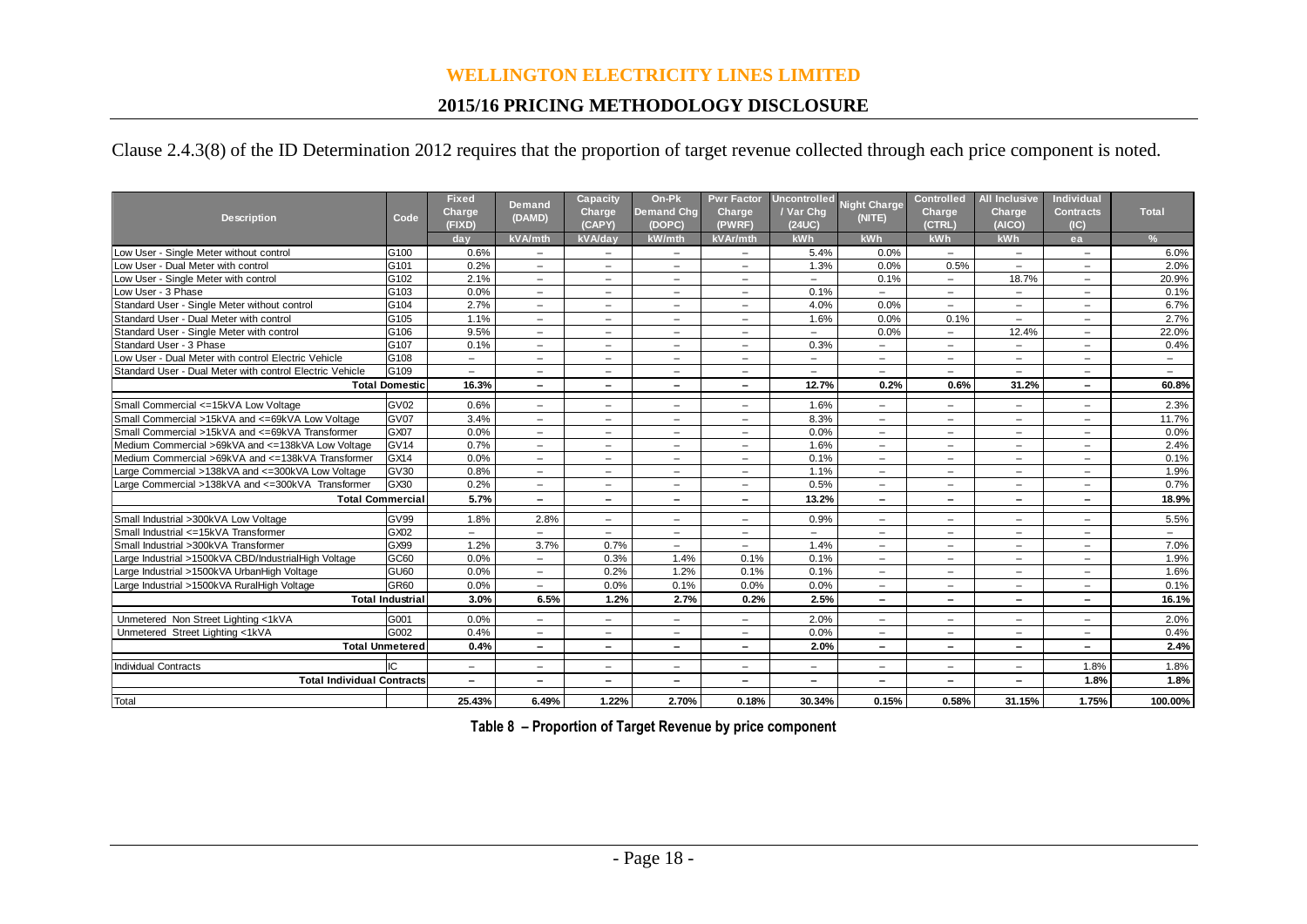# **4 Avoided Cost of Transmission Payments**

In accordance with Clause 2.4.5(3)(b) of the ID Determination 2012, WELL may pay a distributed generator that injects into its network an Avoided Cost of Transmission (ACOT) payment, if the distributed generator:

- Has an injection capacity of 200kVA or greater; and
- Is deemed by WELL to be supporting its network during the 100 Transmission peaks on a pro-rata basis.

WELL determines the benefit to its network which arises as a result of the operation of the distributed generator to be the direct avoidance of  $Transpower^{22}$  interconnection transmission charges (interconnection charges) during peak demand periods. In determining the magnitude of any ACOT payment to a distributed generator, WELL considers that:

- The distributed generator must generate in a manner that reduces interconnection charges incurred by WELL in accordance with the applicable Transmission Pricing Methodology (TPM);
- WELL and its consumers should be no worse off than had the distributed generation investment not occurred; and
- No potential long term transmission connection or interconnection benefits are payable to the distributed generator.<sup>23</sup>

To receive ACOT payments the distributed generator must provide data in a format acceptable to WELL, including:

- Data supplied by the distributed generator, to be used in relation to ACOT invoicing, must be audited by a Qualified Independent Auditor approved by WELL;
- Load and generation data must be adjusted to include distributor loss factors;
- Time of Use data must be the same data that is provided to the reconciliation manager of the electricity market;
- Data to be used in relation to ACOT invoicing must be submitted to WELL by the 5th working day in December each year; and
- The distributed generator must invoice WELL on a monthly basis from 1 April following submission of the data.

# **Calculation of ACOT payment**

 $\overline{a}$ 

WELL calculates the ACOT payment based on Transpower's current TPM approved by the Electricity Authority. WELL will amend the calculation of the ACOT payment if Transpower's TPM is amended.

Based on Transpower's current TPM the calculation of the gross ACOT payment to a distributed generator will be determined as follows:

<sup>&</sup>lt;sup>22</sup> Transpower Limited (Transpower) owns and operates the national transmission grid in New Zealand.

<sup>&</sup>lt;sup>23</sup> Any potential long term benefits of avoided transmission cannot be ascertained by Wellington Electricity nor ascribed to individual distributed generators. Any potential benefits should be negotiated with Transpower directly by the Generator.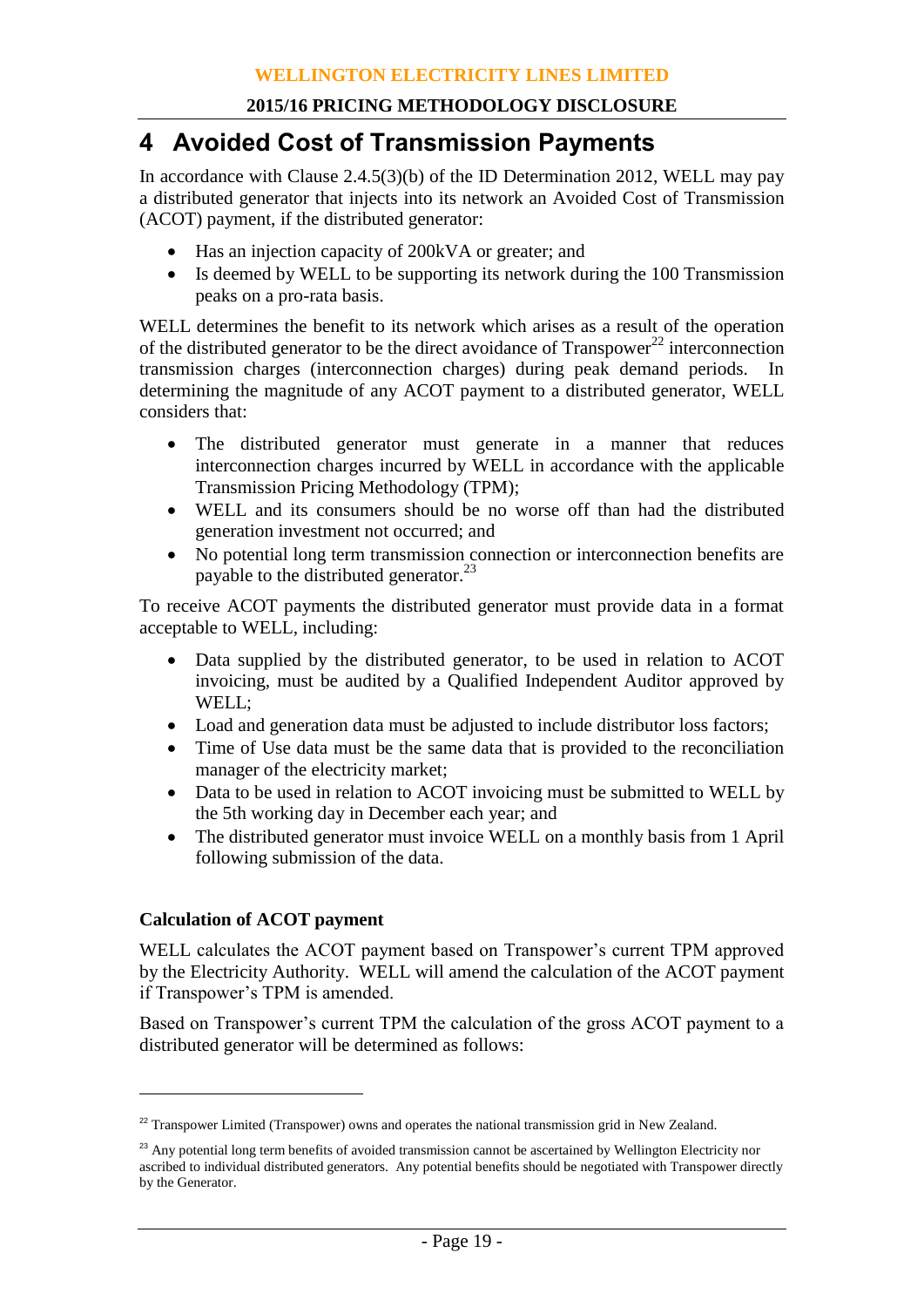# **2015/16 PRICING METHODOLOGY DISCLOSURE**

 $RCPD<sub>G</sub> * IR<sub>CF</sub> - (RCPD<sub>WELL</sub> * ( IR<sub>A</sub> - IR<sub>CF</sub> -)) * (1 - Admin)$ 

| Where: $RCPD_G$    | Average of the generation (kW) injected by the distributed<br>generator coincident with the 100 Lower North Island Peaks<br>for the measurement period relating to each 12 month period<br>commencing 1 April.                |
|--------------------|-------------------------------------------------------------------------------------------------------------------------------------------------------------------------------------------------------------------------------|
| IR <sub>A</sub>    | The interconnection rate published by Transpower for the<br>relevant 12 month period commencing 1 April.                                                                                                                      |
| IR <sub>CF</sub>   | The counterfactual interconnection rate $(\text{IR}_{\text{CF}})$ is calculated as:<br>$=IC$ Revenue / ( $RCPD_{TP}$ + $RCPD_G$ )                                                                                             |
| <b>RCPDWELL</b>    | The average of the sum of demand across all Wellington<br>Electricity GXPs coincident with the 100 Lower North Island<br>Peaks for the relevant 12 month period commencing 1 April.                                           |
| RCPD <sub>TP</sub> | Sum of the average of the RCPD for each consumer at a<br>connection location for all consumers at all connection<br>locations for all regions (excluding $RCPDWELL$ ) for the<br>relevant 12 month period commencing 1 April. |
| Admin              | A percentage recovery of the benefits attributable to the<br>Generator reflecting the incremental costs incurred by WELL.<br>This percentage is determined on a case by case basis.                                           |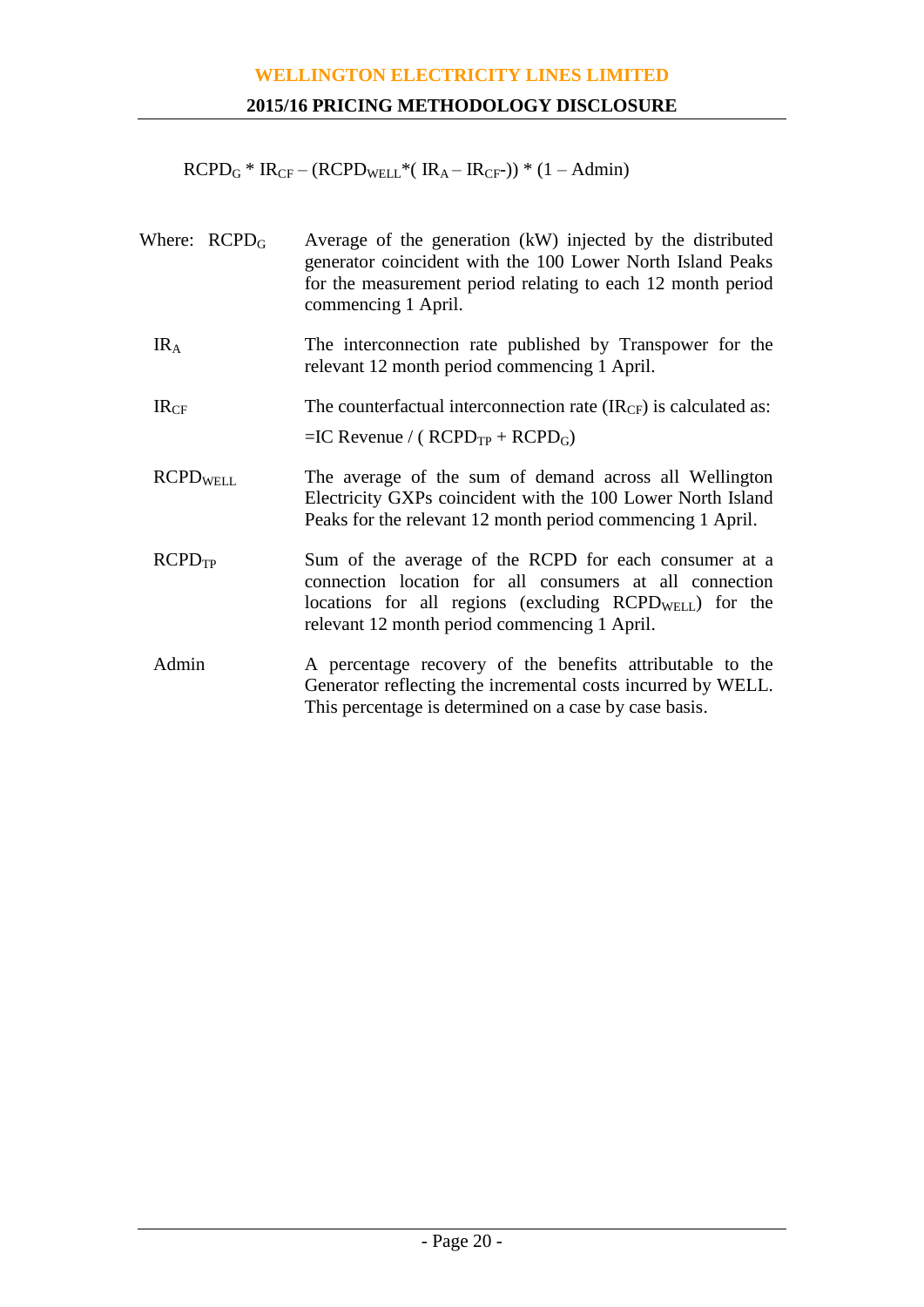# **5 Pricing Principles**

In accordance with Clause 2.4.3(2) of the ID Determination 2012, the Electricity Authority's Pricing Principles are contained in the Distribution Pricing Principles and Information Disclosure Guidelines 2010. WELL understands that Pricing Principles consist of well accepted, high level principles and were introduced on a voluntary compliance basis.

# **5.1 Pricing principle (a) (i)**

- *(a) Prices are to signal the economic costs of service provision, by:*
	- *(i) being subsidy free (equal to or greater than incremental costs, and less than or equal to standalone costs), except where subsidies arise from compliance with legislative and/or other regulations and/or the Government Policy Statement;*

It can be observed that the revenue for each network tariff group falls within the bounds of the stand-alone and avoidable costs and hence are subsidy-free. Refer to section [3](#page-15-0) of this document.

# **5.2 Pricing Principles (a)(ii)(iii)**

- *(a) Prices are to signal the economic costs of service provision, by:*
	- *(ii) having regard, to the extent practicable, to the level of available service capacity; and*
	- *(iii) signalling, to the extent practicable, the impact of additional usage on future investment costs.*

WELL has regard to the available service capacity and signals capacity constraints through its tariff design as follows:

# *Controlled Load*

WELL has a day and night price signal which incentivises movement of controllable demand away from congestion periods. WELL provides discounted pricing through controlled loads to domestic and small business consumers. This price differential signals the opportunity to consumers to receive a lower lines function services cost by shifting load away from congestion periods. Typically these opportunities are taken up through the timing of heating of electric storage hot-water which has the cylinders charged by electricity between 11pm and 7am.

#### *Demand (kW)*

The demand charge provides a strong price signal by incentivising consumers to reduce their demand at high network congestion periods by curtailing their loads. Any growth in the demand results in higher charges to the consumer.

## *Power Factor Charge*

To encourage power factor management, a power factor charge is applied to industrial consumers who fail to correct inductive loads. This signals to the consumer the need to manage power factor and that any lack of management will result in a charge to them.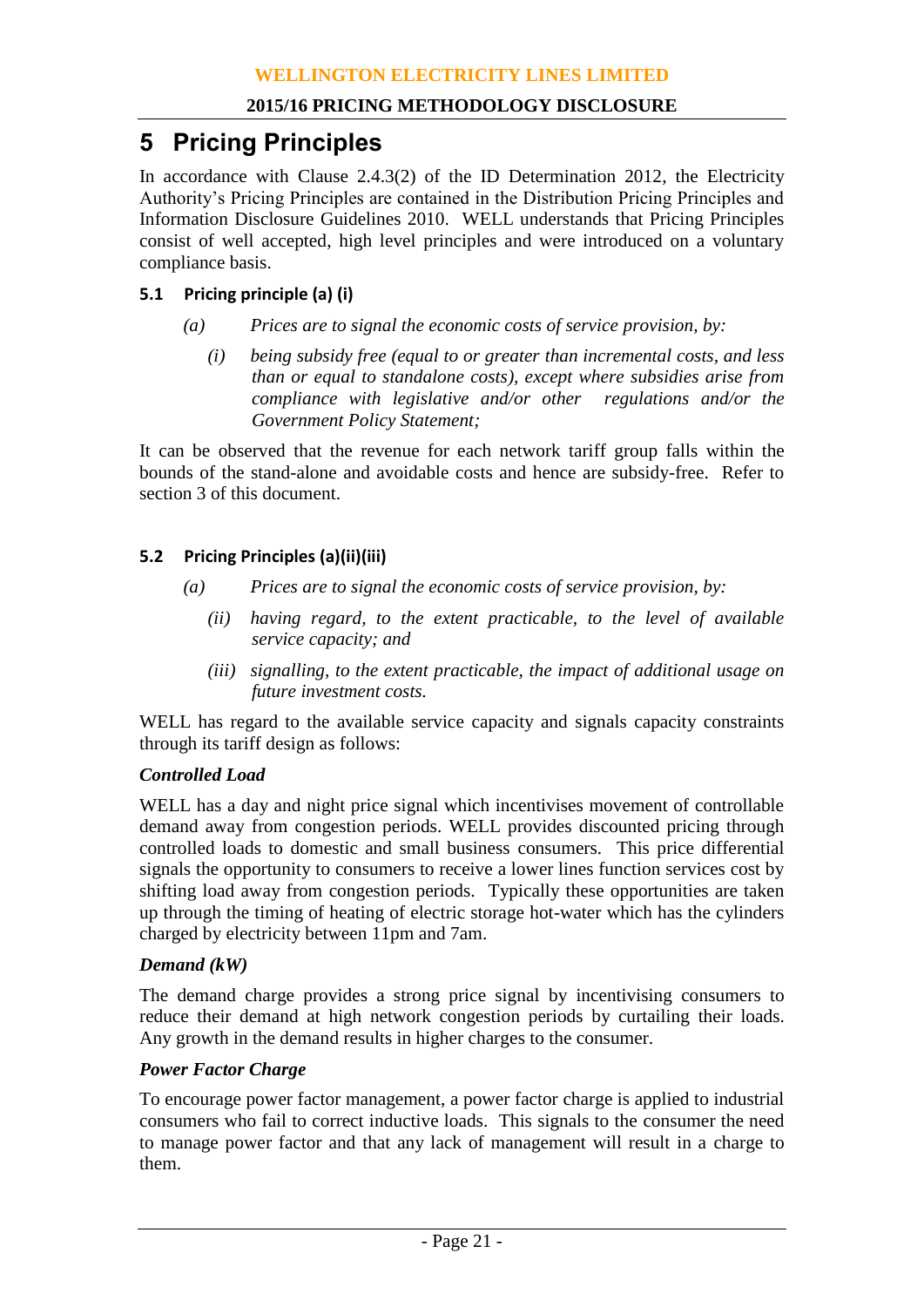#### **5.3 Pricing Principle (b)**

*(b) Where prices based on 'efficient' incremental costs would under-recover allowed revenues, the shortfall should be made up by setting prices in a manner that has regard to consumers' demand responsiveness, to the extent practicable.*

WELL has regard to the ability of consumers to respond to the price signals provided by its network tariffs. The efficiency gains of marginal cost pricing are realised when a tariff based on the marginal cost of supply induces the consumer to make behavioural change.

There are however a number of issues associated with using demand responsiveness to determine prices. Energy Retailers can package tariffs in accordance with their own requirements. There is a lack of information on price elasticity specific to the New Zealand electricity sector. The Commerce Commission has noted that in the longer term, for many consumers, demand for electricity distribution services is demand-unresponsive.<sup>24</sup> A number of international studies, including a study undertaken by the National Institute of Economic and Industry Research on the Australian National Electricity Market in 2007 <sup>25</sup>, have similarly shown inelastic electricity demand responsiveness.

To the extent possible within the limitations imposed by network tariff structures, metering constraints and issues with demand responsiveness, WELL signals the long run marginal cost of supply through those tariff charging parameters with the greatest price elasticity of demand, namely the variable consumption charges that are based on the consumers energy use and maximum demand.

#### **5.4 Pricing Principles (c)(i)(ii)(iii)**

 $\overline{a}$ 

- *(c) Provided that prices satisfy (a) above, prices should be responsive to the requirements and circumstances of stakeholders in order to:*
	- *(i) discourage uneconomic bypass;*
	- *(ii) allow for negotiation to better reflect the economic value of services and enable stakeholders to make price/quality trade-offs or nonstandard arrangements for services; and*
	- *(iii) where network economics warrant, and to the extent practicable, encourage investment in transmission distribution alternatives (e.g. distributed generation or demand response) and technology innovation.*

As noted in section [3,](#page-15-0) prices above the standalone cost could not be sustained in a competitive market and may create the possibility of efficient bypass of the existing

http://www.aemc.gov.au/Media/docs/PwC%20report-f0fa0217-1e1e-45d4-8f76-4b9b6cbac5de-0.PDF

<sup>&</sup>lt;sup>24</sup> Commerce Commission, Input Methodologies (Electricity Distribution and Gas Pipeline Services) Reasons Paper. Available at http://www.comcom.govt.nz/regulated-industries/input-methodologies-2/electricitydistribution/

<sup>25</sup> National Institute of Economic and Industry Research (2007), The Own Price Elasticity of Demand for Electricity in NEM Regions, National Electricity Market Management Company; referenced in PWC document, Investigation of the efficient operation of price signals in the NEM. Available at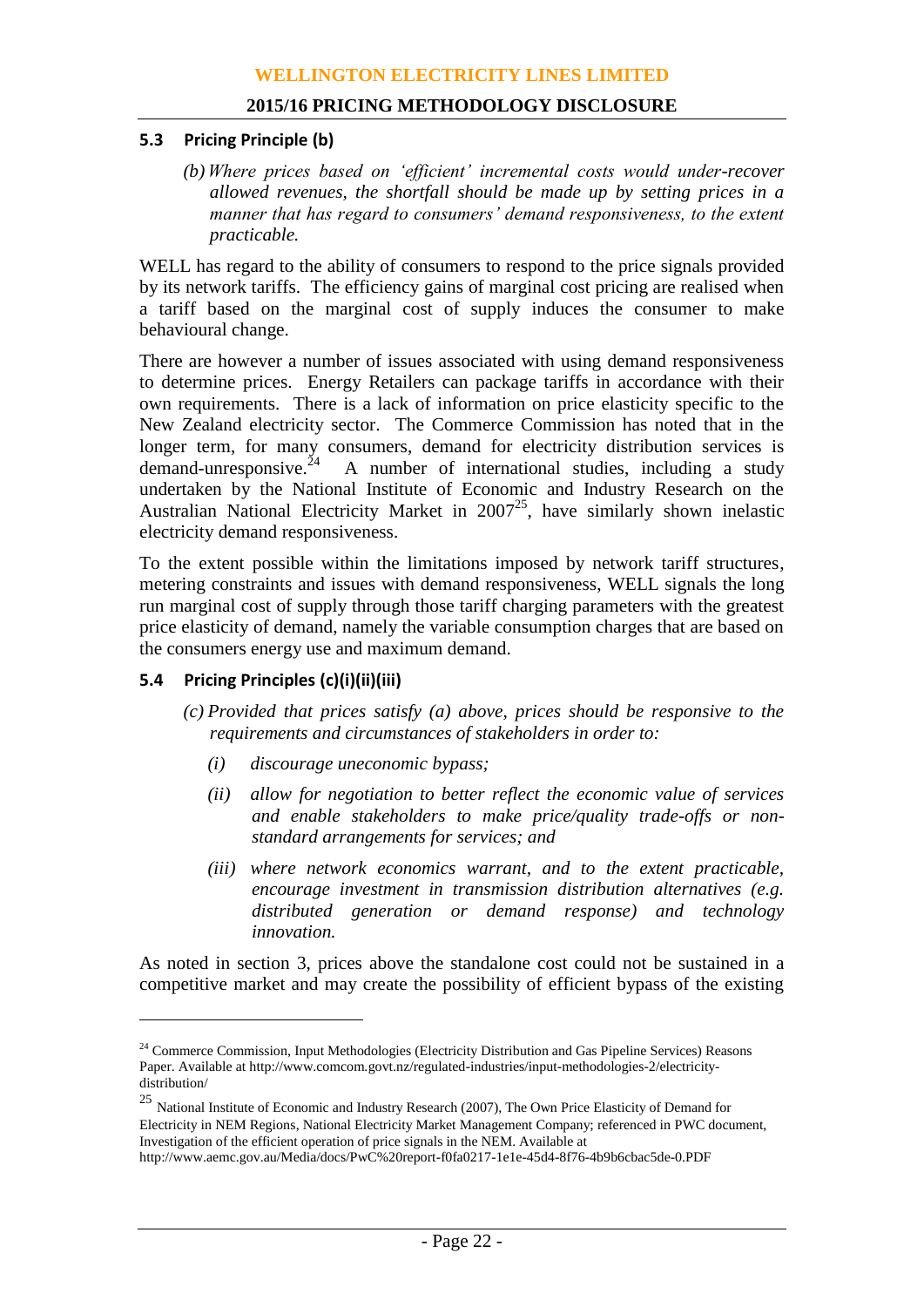infrastructure. As WELL's prices are below the stand alone costs, bypassing the network is discouraged.

WELL utilises standard tariffs but has in place a policy to negotiate connection costs and pricing with non-standard consumers. This has been taken up by 9 existing consumers that have individually negotiated supply through WELL's network. WELL continues this policy to better reflect consumer opportunities to vary service and price standards and enable customers to make efficient decisions between transmission and distribution alternatives. The regulatory framework that WELL operates under requires ongoing information disclosure including the Asset Management Plan which sets out capital and operating requirements for the Network. This regulatory approach imposes a discipline on the network businesses to design their networks efficiently.

# **5.5 Pricing Principle (d)**

*(d) Development of prices should be transparent, promote price stability and certainty for stakeholders, and changes to prices should have regard to the impact on stakeholders.*

All prices are developed in a systematic approach that broadly reflects the consumer profile and connection characteristics. For example, connection characteristics for large consumers such as power factor, play a large part in network costs and therefore this cost driver is separately charged. All of these prices are published in public documents.<sup>26</sup> This delivery of standard prices is transparent.

Prices have been changed within the constraints of the maximum weighted average price cap determined under the DPP Determination 2015 except for consumers falling into the low fixed charge user category which have had their fixed charge component capped at 15 cents per day. In response to declining electricity usage by consumers, WELL has applied the reduction in price to the variable kWh tariffs as at 1 April 2015, reflecting the largely fixed cost of maintaining and renewing network assets. Aside from the reweighting between low and standard residential customers and fixed and variable tariffs, there has been no further material reweighting between tariffs, demonstrating that price setting is relatively stable from year to year.

#### **5.6 Pricing Principle (e)**

 $\overline{a}$ 

*(e) Development of prices should have regard to the impact of transaction costs on retailers, consumers and other stakeholders and should be economically equivalent across retailers.*

WELL has regard to the transaction costs arising from its network tariffs, by limiting the complexity of tariff structures and the number of charging parameters within each tariff. WELL applies the same tariff structure to all retailers, excluding any nonstandard contracts. A separate contractual agreement is negotiated with non-standard consumers as they have unusual connection characteristics making the tariff structure to all retailers inappropriate. WELL has not introduced any new tariffs or tariff structures in the 2015/16 disclosure year, therefore no transaction costs were incurred by stakeholders in this regard.

<sup>&</sup>lt;sup>26</sup> Namely the "Electricity Network Pricing Schedule, Module 15"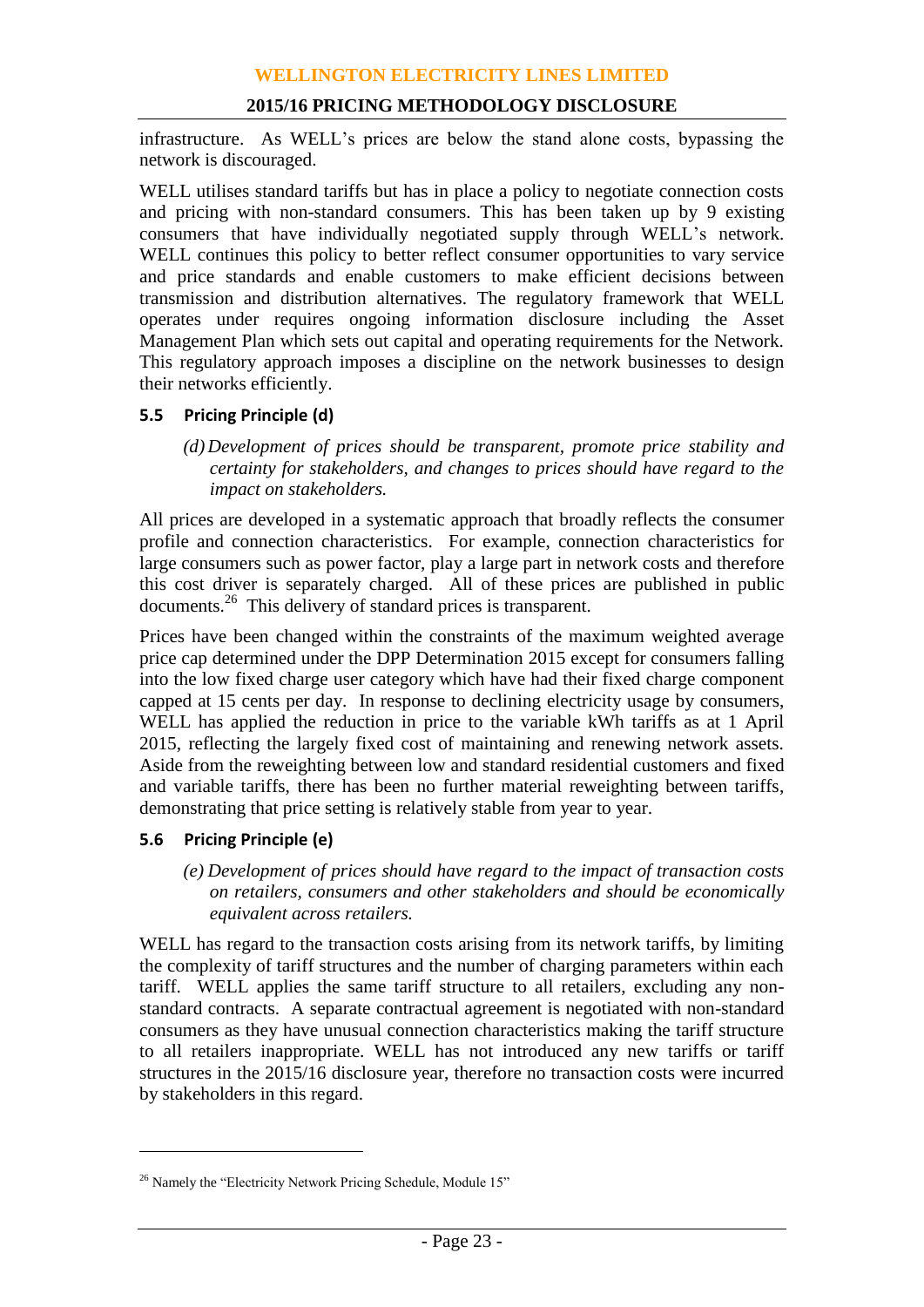# **6 Pricing Strategy**

In accordance with Clause 2.4.4 of the ID Determination 2012, WELL does not have a Pricing Strategy as defined in clause 1.4.3 of the ID Determination 2012, therefore clause 2.4.4 of the ID Determination is not relevant to WELL.